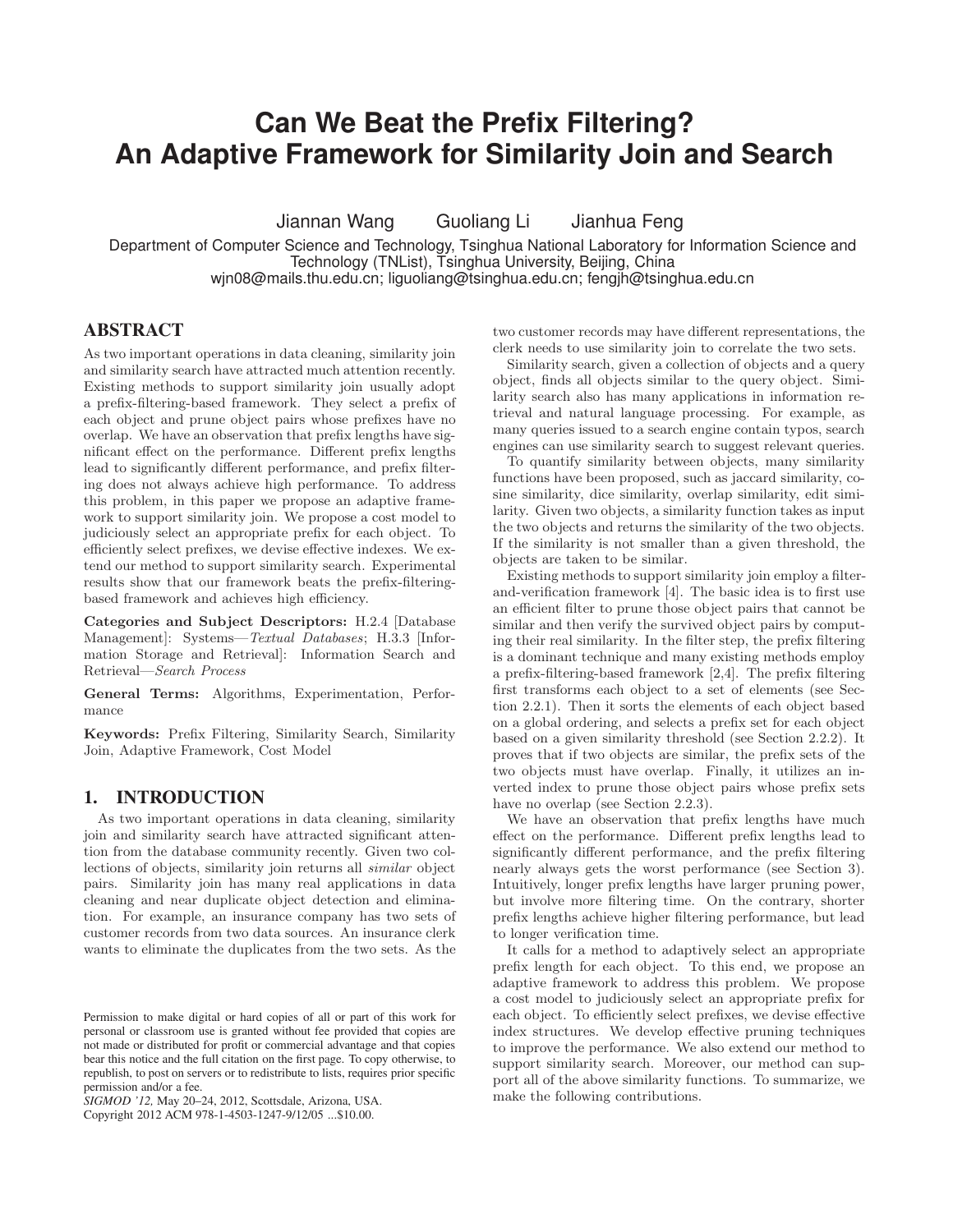|               | $r_1$          | vldb, sigmod, icde, 2011, jagadish             |
|---------------|----------------|------------------------------------------------|
|               | $r_{2}$        | jagadish, koudas, vldb, edbt, icde }           |
| R             | $r_3$          | koudas, divesh, jagadish, edbt, icde           |
|               | $r_4$          | vldb, icde, koudas, jagadish, divesh           |
|               | $r_{5}$        | $2011$ , divesh, edbt, vldb, sigmod }          |
|               |                |                                                |
|               | S <sub>1</sub> | nick, koudas, 2011, vldb, sigmod }             |
|               | $s_{2}$        | nick, vldb, icde, sigmod, edbt }               |
| $\mathcal{S}$ | $s_{3}$        | koudas, divesh, sigmod, icde, edbt             |
|               |                | $\{$ icde, sigmod, 2011, jagadish, divesh $\}$ |

s<sup>5</sup> { 2011, vldb, edbt, icde, jagadish } Figure 1: Two collections of objects.

- We propose an adaptive framework to support both similarity join and similarity search.
- We develop a cost model to judiciously select an appropriate prefix for each object.
- We extend our method to support similarity search and develop effective pruning techniques.
- We have implemented our method. Experimental results on real data sets show that our framework beats the prefix filtering and achieves high performance for both similarity join and similarity search.

The rest of this paper is organized as follows. We first give the problem formulation and introduce the prefix filtering in Section 2, and then analyze the prefix-filtering-based framework theoretically and experimentally in Section 3. Our adaptive framework is proposed in Section 4. We extend our framework to support similarity search in Section 5. Experimental studies are conducted in Section 6. We review related work in Section 7 and conclude the paper in Section 8.

# **2. PRELIMINARIES**

#### **2.1 Problem Formulation**

A similarity function is used to quantify the similarity of two objects. Given two objects  $r$  and  $s$ , a similarity function, denoted by  $\sin(r, s)$ , returns a value to represent their similarity. The larger the value, the more similar the two objects. Generally, users specify a similarity threshold  $\theta$ , and two objects are *similar* if their similarity is not smaller than the threshold, i.e.  $\mathsf{sim}(r, s) \geq \theta$ .

In our paper, we focus on two types of objects, *sets* and *strings*, which are widely used in many real applications. If the objects are sets, we consider the following similarity functions to quantify their similarity.

Definition 1. *Let* r *and* s *be two sets.*

- *Overlap similarity:*  $\mathsf{sim}_o(r, s) = |r \cap s|$ *.*
- *Dice similarity:*  $\mathsf{sim}_d(r,s) = \frac{2 \cdot |r \cap s|}{|r|+|s|}$ .
- *Cosine similarity:*  $\mathsf{sim}_c(r,s) = \frac{|r \cap s|}{\sqrt{|r| \cdot |s|}}$  $rac{r| |s|}{|r|\cdot|s|}$ .

• *Jaccard similarity:* 
$$
\text{sim}_j(r, s) = \frac{|r \cap s|}{|r| + |s| - |r \cap s|}
$$
.

*where*  $|r|(|s|)$  *denotes the size of set*  $r(s)$ *.* 

For example, consider  $r = \{\text{sigmoid}, \text{icde}, \text{vldb}\}\$ and  $s =$ {sigmod, icde}.  $|r \cap s| = 2$ ,  $|r| = 3$ , and  $|s| = 2$ . Their overlap similarity is  $\sinh_o(r, s) = 2$ , their dice similarity is  $\sinh_a(r, s) = \frac{4}{5}$ , their cosine similarity is  $\sinh_c(r, s) = \frac{2}{\sqrt{6}}$  and their jaccard similarity is  $\operatorname{sim}_j(r, s) = \frac{2}{3}$ .

If the objects are strings, we use edit distance to quantify their similarity.

| A global ordering |          |   |                |                               |  |  |
|-------------------|----------|---|----------------|-------------------------------|--|--|
|                   |          |   |                | $\{e_1, e_5, e_6, e_8, e_9\}$ |  |  |
| e <sub>1</sub>    | jagadish |   | r <sub>2</sub> | $e_1, e_2, e_6, e_7, e_8$     |  |  |
| e <sub>2</sub>    | koudas   |   | $r_3$          | $e_1, e_2, e_4, e_7, e_8$     |  |  |
| $e_3$             | nick     |   | $r_4$          | $e_1, e_2, e_4, e_6, e_8$     |  |  |
| $e_4$             | divesh   |   | $r_{5}$        | $\{e_4, e_5, e_6, e_7, e_9\}$ |  |  |
| $e_{5}$           |          |   |                |                               |  |  |
| e <sub>6</sub>    | vldb     |   | S <sub>1</sub> | $\{e_2, e_3, e_5, e_6, e_9\}$ |  |  |
| $e_7$             | edbt     |   | $s_2$          | $\{e_3, e_6, e_7, e_8, e_9\}$ |  |  |
| es                | icde     | S | $s_3$          | $e_2, e_4, e_7, e_8, e_9$     |  |  |
| $e_9$             | sigmod   |   | $S_{\Delta}$   | $e_1, e_4, e_5, e_8, e_9$     |  |  |
|                   |          |   | $s_5$          | $e_1, e_5, e_6, e_7, e_8$     |  |  |

Figure 2: Two collections of objects in Figure 1 after sorting elements in each object based on a global ordering.

Definition 2. *Let* r *and* s *be two strings. The edit dis* $tance \, \, \text{ED}(r, s) \, \text{ between } r \, \text{ and } s \, \text{ is defined as the minimum}$ *number of single-character edit operations (insertions, deletions and insertions) to transform* r *to* s*. The edit similarity is defined as*  $ES(r, s) = 1 - \frac{ED(r, s)}{max(|r|, |s|)}$ .

For example,  $ED(sigmoid, sagnd) = 2$  and  $ES(sigmoid, sagnd)$  $=\frac{2}{3}$ . Note that the edit distance is a distance function. Different from a similarity function, the smaller the value  $ED(r, s)$ , the more similar the two objects. Therefore, given an edit-distance threshold  $\theta$ , two objects are similar if and only if their edit distance is not larger than  $\theta$ ,  $ED(r, s) \leq \theta$ .

Next we define the SimJoin and SimSearch queries.

Definition 3 (SimJoin query). *Given two collections of object* <sup>R</sup> *and* <sup>S</sup>*, a similarity function* sim*, and a specified similarity threshold* θ*, a* SimJoin *query returns all object pairs*  $\langle r, s \rangle \in \mathcal{R} \times \mathcal{S}$  *such that*  $\mathsf{sim}(r, s) \geq \theta$ *, i.e.*  $\{\langle r, s \rangle \mid \langle r, s \rangle \in \mathcal{S} \}$  $\mathcal{R} \times \mathcal{S}$ ,  $\text{sim}(r, s) \geq \theta$ .

For example, given two collections of objects  $\mathcal R$  and  $\mathcal S$ in Figure 1, jaccard similarity  $\sin_j$  and  $\theta = \frac{2}{3}$ , the SIMJOIN query returns object pairs  $\{\langle r_1, s_4\rangle, \langle r_1, s_5\rangle, \langle r_2, s_5\rangle, \langle r_3, s_3\rangle\}$ since their jaccard similarity is not smaller than  $\frac{2}{3}$ , e.g.  $\sinh_j(r_1, s_4) = \frac{2}{3} \geq \frac{2}{3}$ . For the other object pairs, their jaccard similarity is smaller than  $\frac{2}{3}$ , e.g.  $\sin j(r_1, s_3) = \frac{1}{4} < \frac{2}{3}$ .

Definition 4 (SimSearch query). *Given a collection of objects* <sup>S</sup>*, a similarity function* sim*, a query object* <sup>r</sup>*, and a similarity threshold* θ*, a* SimSearch *query returns all ob* $jets s \in S \; s.t. \; sim(r, s) \geq \theta, \; i.e. \; \{s \; | \; s \in S, sim(r, s) \geq \theta\}.$ 

For example, given a collection of objects  $S$  in Figure 1. Suppose  $r = \{ \text{nick}, \text{ koudas}, \text{ divesh}, \text{ vldb}, 2011 \}$  and jaccard similarity  $\sin j$  and  $\theta = \frac{1}{2}$ . The SIMSEARCH query returns one object  $\{s_1\}$  since  $\sin^j(r, s_1) = \frac{2}{3} \geq \frac{1}{2}$ , and for any other object  $s \in \mathcal{S}$ , the jaccard similarity between r and s is smaller than  $\frac{1}{2}$ , e.g.  $\sinh_j(r, s_2) = \frac{1}{4} < \frac{1}{2}$ .

## **2.2 Prefix-Filtering Framework**

A brute-force method to answer SimJoin query is to first compute the similarity of each object pair and then return the pairs whose similarity is not smaller than  $\theta$ . The time complexity of this method is  $\mathcal{O}(cost_v \cdot |\mathcal{R}| \cdot |\mathcal{S}|)$  where  $cost_v$ is the average cost of computing the similarity of an object pair. If there are a large number of objects in  $\mathcal R$  and  $\mathcal S$ , the method becomes quite expensive. In this section, we introduce the state-of-the-art framework, namely prefix filtering [4], which can address this problem efficiently. Its basic idea is to first use an efficient filter to prune those object pairs that cannot be similar and then verify the survived object pairs by computing their real similarity. Since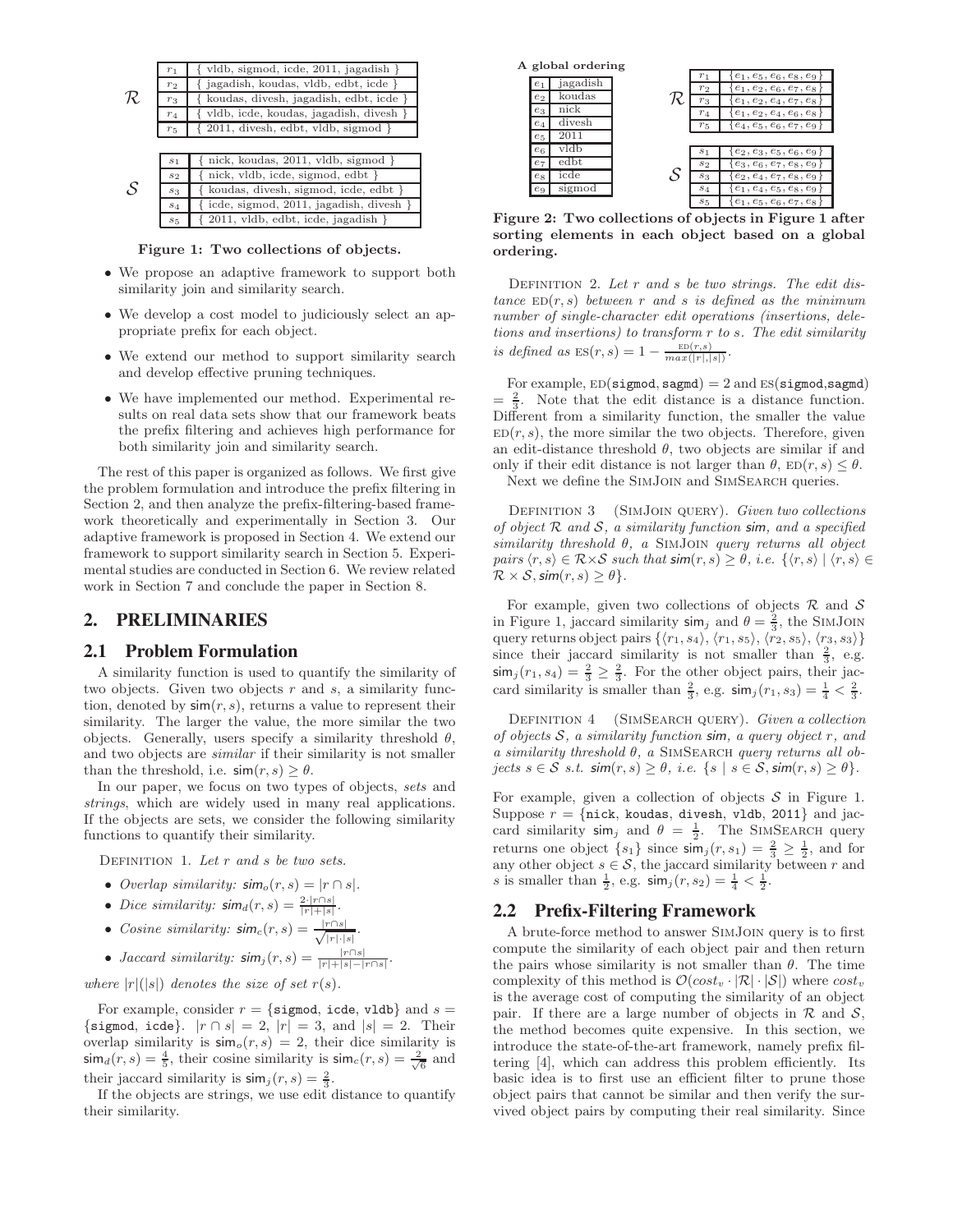the number of survived object pairs is much smaller than  $|\mathcal{R}| \cdot |\mathcal{S}|$ , even in several orders of magnitude, the algorithms based on this framework outperform the brute-force method significantly.

#### *2.2.1 Mapping Object to Set*

The prefix-filtering framework first maps objects to sets. Then we can transform various similarity functions to the overlap similarity function on the sets. That is given a similarity function sim, a threshold  $\theta$ , and two objects r, s, if  $\sin(r, s) \geq \theta$ , then the overlap similarity of the sets must be no smaller than a threshold  $t$ . Next we discuss how to map objects to the sets and how to compute the threshold  $t$ .

First, consider the set similarity functions in Definition 1. We can simply map each object to itself and the overlap threshold t can be deduced as follows.

- If  $\sinh_o(r, s) \ge \theta$ , then  $|r \cap s| \ge \theta$ , thus  $t = \lfloor \theta \rfloor$ .
- If  $\sin_a(r, s) \ge \theta$ , then  $|r \cap s| \ge \frac{\theta}{2-\theta} \cdot |r|$ , thus  $t = \lceil \frac{\theta}{2-\theta} \cdot |r| \rceil$ .
- If  $\operatorname{sim}_c(r, s) \ge \theta$ , then  $|r \cap s| \ge \theta^2 \cdot |r|$ , thus  $t = \lfloor \theta^2 \cdot |r| \rfloor$ .
- If  $\sin(i(r, s) > \theta$ , then  $|r \cap s| > \theta \cdot |r|$ , thus  $t = [\theta \cdot |r|]$ .

Second, for the edit distance and the edit similarity in Definition 2, we map each object to its q-gram set. The qgram set of a string r, denoted by  $Q_{\mathfrak{a}}(r)$ , consists of all the substrings of r with length q. For example,  $Q_2$ (sigmod) = {si, ig, gm, mo, od}. Using q-gram sets, we can deduce the overlap threshold t as follows.

- If  $ED(r, s) \leq \theta$ , then  $|Q_{\mathsf{q}}(r) \cap Q_{\mathsf{q}}(s)| \geq |r| + 1 (\theta + 1) \cdot \mathsf{q}$ , thus  $t = \lfloor |r| + 1 - (\theta + 1) \cdot q \rfloor$ .
- If  $\text{ES}(r, s) \geq \theta$ , then  $|Q_{\mathsf{q}}(r) \cap Q_{\mathsf{q}}(s)| \geq |r| + 1 \left(\frac{1-\theta}{\theta} \cdot |r| + 1\right) \cdot \mathsf{q}$ , thus  $t = \lceil |r| + 1 - \left(\frac{1-\theta}{\theta} \cdot |r| + 1\right) \cdot \mathsf{q} \rceil$ .

Obviously the object pairs whose mapped sets share smaller than t common elements can be pruned. For example, consider two collections of objects in Figure 1. Suppose the jaccard-similarity threshold is  $\theta = 0.8$ . For the object  $r_1$ , the overlap threshold is  $t = [0.8 \cdot 5] = 4$ . Three object pairs  $\langle r_1, s_1 \rangle$ ,  $\langle r_1, s_2 \rangle$ , and  $\langle r_1, s_3 \rangle$  can be pruned since  $|r_1 \cap s_1|$  =  $3 < 4, |r_1 \cap s_2| = 3 < 4, \text{ and } |r_1 \cap s_3| = 2 < 4.$ 

Note that these methods may result in duplicated elements in a mapped set, to avoid multi-set intersection, we append each element with an ordinary number to distinguish duplicated elements [4].

## *2.2.2 Prefix Filtering*

Existing methods utilize a prefix-filtering technique to filter the object pairs which share smaller than  $t$  common elements. Firstly, it fixes a global ordering on the elements of all the objects. Then it sorts the elements of each object based on the global ordering. Let  $Prefix(r)$  be the prefix set of r that consists of the first  $|r| - t + 1$  elements. It proves that if  $|r \cap s| \geq t$ , their prefix sets must have overlap, i.e.  $Prefix(r_1) \cap Prefix(s_1) \neq \emptyset$ . Therefore, it can filter the object pairs whose prefix sets have no overlap [4].

For example, the table on the left of Figure 2 shows a global ordering on the elements of all the objects in Figure 1. We use  $e_i$  to denote the element in the *i*-th position of the global ordering. Consider  $r_1 = \{$  vldb, sigmod, icde, 2011, jagadish} in Figure 1. The corresponding positions of the elements in the global ordering are  $e_6 = \text{vldb}, e_9 = \text{sigmoid},$   $e_8$  = icde,  $e_5$  = 2011,  $e_1$  = jagadish. After sorting the elements according to the global ordering, we obtain  $r_1$  =  ${e_1, e_5, e_6, e_8, e_9}$ . Similarly, we can obtain the other sorted objects as shown on the right of Figure 2. Suppose  $t =$ 4. Then  $Prefix(r_1) = \{e_1, e_5\}$  and  $Prefix(s_1) = \{e_2, e_3\}.$ We can filter the pair  $\langle r_1, s_1 \rangle$  based on prefix filtering since  $Prefix(r_1) \cap Prefix(s_1) = \phi.$ 

#### *2.2.3 Inverted Index*

Note that we do not need to enumerate each object pair  $\langle r, s \rangle \in \mathcal{R} \times \mathcal{S}$  to verify whether  $Prefix(r) \cap Prefix(s) = \phi$ holds. Instead we use an inverted index to find the object pairs  $\langle r, s \rangle \in \mathcal{R} \times \mathcal{S}$  such that  $Prefix(r) \cap Prefix(s) \neq \phi$ efficiently. An inverted index maps an element to a list of objects that contain the element. Such a list of objects is called an inverted list. We first build an inverted index on the prefix-set set of objects in a collection, e.g.,  $S$ , and then enumerate objects in another collection  $\mathcal{R}$ . For each  $r \in \mathcal{R}$ , to obtain object  $s \in \mathcal{S}$  such that  $Prefix(r) \cap$  $Prefix(s) \neq \phi$ , we only need to merge the inverted lists of elements in  $Prefix(r)$ . For example, suppose  $t = 4$ . The table on the top of Figure  $3(a)$  shows the prefix-set set  ${Prefix(s) | s \in S}$ . Below is the corresponding inverted index. Consider  $Prefix(r_1) = \{e_1, e_5\}$ . We merge inverted lists  $e_1 \rightarrow \{s_4, s_5\}$  and  $e_5 \rightarrow \{s_5\}$  to obtain objects  $s_4$  and  $s_5$  whose prefix sets have overlap with  $Prefix(r_1)$ .

# **3. FIXED-LENGTH PREFIX SCHEME**

Many similarity-join algorithms [2,4,19,22,25–27] have been developed based on the prefix-filtering framework. They neglect the fact that prefix lengths have significant effect on the performance. In this section, we provide a deep analysis of the prefix-filtering framework theoretically and experimentally. We conclude that the prefix-filtering framework is not effective enough and can be improved to achieve higher performance.

For ease of presentation, we first introduce some notations. Suppose the elements of each object are sorted based on a global ordering. Let  $\mathcal{P}_{\ell}$  denote  $\ell$ -prefix scheme.  $\mathcal{P}_{\ell}(s)$  is defined as the  $\ell$ -prefix set of s consisting of the first  $|s| - t + \ell$ elements of  $s$   $(1 \leq \ell \leq t)$ . Let  $\mathcal{P}_{\ell}(\mathcal{S}) = {\mathcal{P}_{\ell}(s) | s \in \mathcal{S}}$ denote the collection of  $\ell$ -prefix sets of S. Let  $\mathcal{I}^S_{\ell}$  denote the inverted index built on  $\mathcal{P}_{\ell}(\mathcal{S})$ , and  $\mathcal{I}_{\ell}^{\mathcal{S}}(e)$  denote the inverted list of element  $e$  which consists of the objects in  $S$  whose  $\ell$ prefix sets contain e. For simplicity, if the context is clear,  $\mathcal{I}_{\ell}^{\mathcal{S}}$  and  $\mathcal{I}_{\ell}^{\mathcal{S}}(e)$  are abbreviated as  $\mathcal{I}_{\ell}$  and  $\mathcal{I}_{\ell}(e)$  respectively. Figure 3 shows four inverted indexes  $\mathcal{I}_{\ell}$  built on  $\mathcal{P}_{\ell}(\mathcal{S})$  for  $1 \leq \ell \leq 4$ .

Recall Section 2.2.2, since  $Prefix(r)$  consists of the first  $|r| - t + 1$  elements of r, the prefix-filtering framework essentially utilizes 1-prefix scheme (i.e.  $\mathcal{P}_1$ ) for filtering object pairs. Next we study filter conditions using other prefix schemes. Consider two objects r and s. Suppose  $|r \cap s| \geq t$ . For t-prefix scheme, since  $r = \mathcal{P}_t(r)$  and  $s = \mathcal{P}_t(s)$ , we have  $|\mathcal{P}_t(r) \cap \mathcal{P}_t(s)| \geq t$ . For  $(t-1)$ -prefix scheme, as  $\mathcal{P}_{t-1}(r)$ and  $\mathcal{P}_{t-1}(s)$  are respectively obtained by removing the last elements from r and s, we have  $|\mathcal{P}_{t-1}(r) \cap \mathcal{P}_{t-1}(s)| \geq t-1$ . Iteratively, for  $\ell$ -prefix scheme, we have  $|\mathcal{P}_{\ell}(r) \cap \mathcal{P}_{\ell}(s)| > \ell$ . We can prune the object pairs  $\langle r, s \rangle$  if  $|\mathcal{P}_{\ell}(r) \cap \mathcal{P}_{\ell}(s)| < \ell$ . The correctness is formalized in Lemma 1.

LEMMA 1. For any object pair  $\langle r, s \rangle \in \mathcal{R} \times \mathcal{S}$ , if  $|\mathcal{P}_{\ell}(r) \cap$  $\mathcal{P}_{\ell}(s) \leq \ell$ , then  $|r \cap s| < t$ .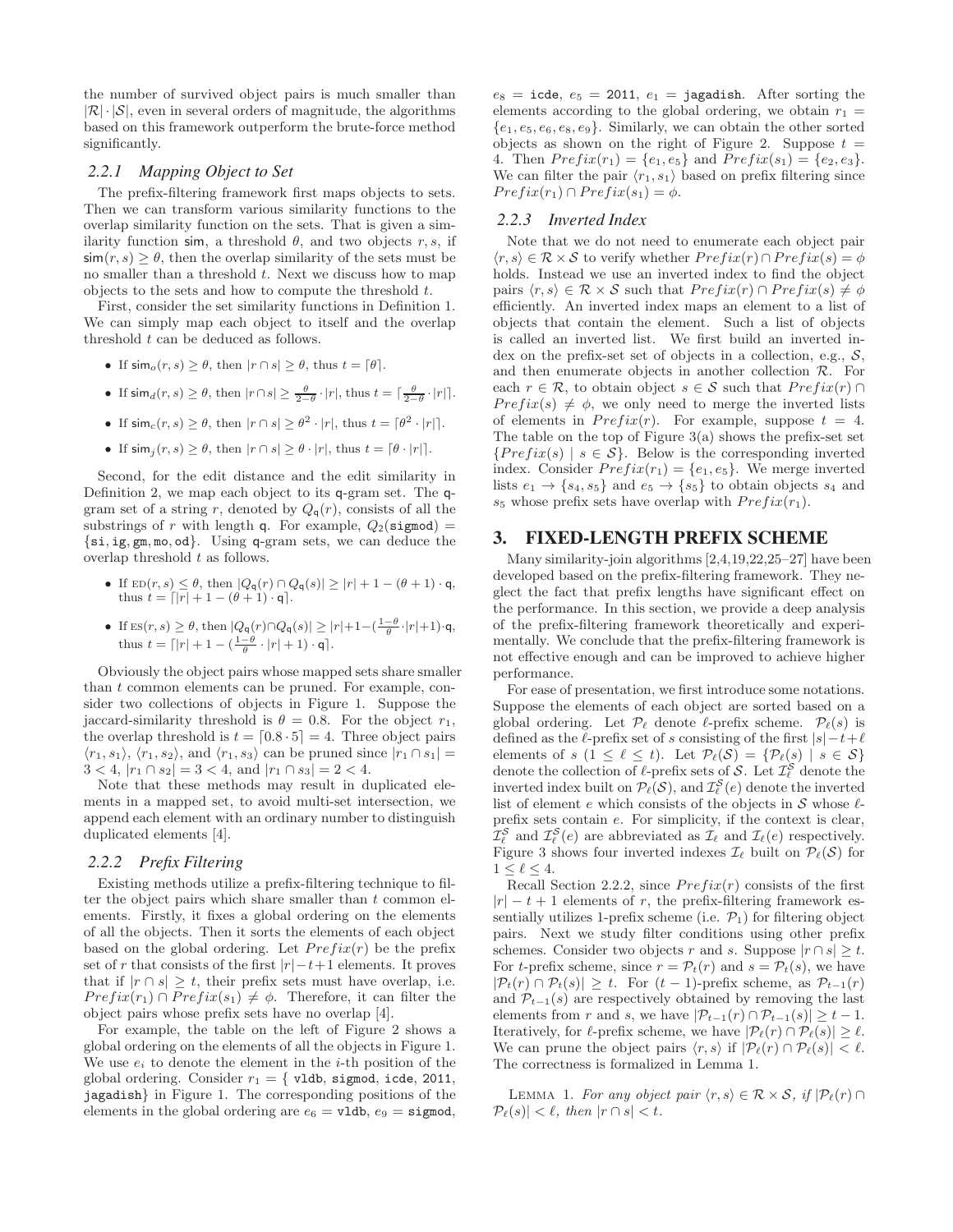

(a) 1-prefix scheme (b) 2-prefix scheme (c) 3-prefix scheme (d) 4-prefix scheme Figure 3: Inverted Indexes built on  $\mathcal{P}_1(\mathcal{S}), \mathcal{P}_2(\mathcal{S}), \mathcal{P}_3(\mathcal{S}), \mathcal{P}_4(\mathcal{S})$  (t = 4)

Next we develop a framework, called FIXPREFIXSCHEME, which can use any fixed-length prefix scheme to prune object pairs based on Lemma 1. For simplicity, suppose we use the overlap similarity. Initially, FIXPREFIXSCHEME sorts the elements in each object of  $R$  and  $S$  based on the global element ordering. Then the framework builds an inverted index  $\mathcal{I}_{\ell}$  on  $\mathcal{P}_{\ell}(\mathcal{S})$  and utilizes the index to filter pairs  $\langle r, s \rangle$ such that  $|\mathcal{P}_{\ell}(r) \cap \mathcal{P}_{\ell}(s)| < \ell$ . To achieve this goal, for each  $r \in \mathcal{R}$ , it considers the elements  $e$  in  $\mathcal{P}_{\ell}(r)$  and retrieves their corresponding inverted lists  $\mathcal{I}_{\ell}(e)$ . For any object  $s \in \mathcal{I}_{\ell}(e)$ , its  $\ell$ -prefix set,  $\mathcal{P}_{\ell}(s)$ , must contain element e. As  $e \in \mathcal{P}_{\ell}(r)$ ,  $P_{\ell}(r)$  and  $P_{\ell}(s)$  share the common element e. And since there is no duplicated element in each object (Section 2.2.1),  $|\mathcal{P}_{\ell}(r) \cap \mathcal{P}_{\ell}(s)|$  is exactly the number of inverted lists  $\mathcal{I}_{\ell}(e)$ for  $e \in \mathcal{P}_{\ell}(r)$  that contain the object s. We scan the inverted lists one by one and use a hash map  $\mathcal{H}[s]$  to maintain the number of inverted lists that contain the object s. If  $\mathcal{H}[s] \geq \ell$ holds, we take  $s$  as a candidate of  $r$ . After scanning all inverted lists, we verify the candidates by computing the real similarity.

Example 1. *Consider two collections of objects,* R *and* S in Figure 2. Given an overlap threshold  $t = 4$  and 2*prefix scheme* P2*, we show how* FixPrefixScheme *utilizes*  $\mathcal{P}_2$  *to find*  $\langle r, s \rangle \in \mathcal{R} \times \mathcal{S}$  *s.t.*  $|r \cap s| \geq 4$ *. Firstly, we build* an inverted index  $\mathcal{I}_2$  on  $\mathcal{P}_2(\mathcal{S})$  *(See Figure 3(b)). Then we enumerate each*  $r \in \mathcal{R}$  *and find its similar objects in* S. *Consider*  $r_1 = \{e_1, e_5, e_6, e_8, e_9\} \in \mathcal{R}$ *. To obtain similar objects of*  $r_1$ *, we consider its* 2*-prefix set*  $\mathcal{P}_2(r_1) = \{e_1, e_5, e_6\}$ *that consists of the first*  $|r_1| - t + \ell = 3$  *elements of*  $r_1$ *. We retrieve the inverted lists from*  $\mathcal{I}_2$ ,  $\mathcal{I}_2(e_1) = \{s_4, s_5\}$ ,  $\mathcal{I}_2(e_5) = \{s_1, s_4, s_5\}, \mathcal{I}_2(e_6) = \{s_2, s_5\},$  corresponding to the *elements in*  $\mathcal{P}_2(r_1)$ *. Since*  $s_4$  *appears in*  $\mathcal{I}_2(e_1)$  *and*  $\mathcal{I}_2(e_5)$ *, we have*  $\mathcal{H}[s_4] = 2$ *.* As  $\mathcal{H}[s_4] \geq \ell = 2$  *holds,*  $s_4$  *is a candidate of*  $r_1$ *. Similarly, we can compute*  $\mathcal{H}[s_5] = 3$ *,*  $\mathcal{H}[s_1] = 1$ *, and*  $\mathcal{H}[s_2] = 1$ , thus  $s_5$  is also a candidate. Next we verify the *candidates by computing* |r1∩s4| *and* |r1∩s5|*, and comparing them with the threshold*  $t = 4$ *. As*  $|r_1 \cap s_4| \geq 4$  *and*  $|r_1 \cap s_5| \geq 4$ 4,  $s_4$  and  $s_5$  are similar objects of  $r_1$ .

Obviously the prefix-filtering framework  $(\ell = 1)$  is a special case of FixPrefixScheme framework. Next we prove that the prefix-filtering framework cannot always have good performance theoretically and experimentally.

Theoretical Analysis. We analyze the time cost of Fix-PREFIXSCHEME framework using different prefix schemes. The framework mainly includes the following two steps  $<sup>1</sup>$ .</sup>

- Filter. For each object  $r \in \mathcal{R}$ , FIXPREFIXSCHEME needs to scan the inverted list of each elements  $e \in$  $\mathcal{P}_{\ell}(r)$ , the total filter cost is  $\sum_{r \in \mathcal{R}} \sum_{e \in \mathcal{P}_{\ell}(r)} |\mathcal{I}_{\ell}(e)|$ .
- Verification. Let  $\mathcal{C}_{\ell}(r)$  denote the candidate set of r which consists of the objects that appear in at least  $\ell$  inverted lists of the elements in  $\mathcal{P}_{\ell}(r)$  and  $cost_v(r)$ denote the average cost of verifying a candidate r.  $\sum_{r \in \mathcal{R}} cost_v(r) \cdot |\mathcal{C}_{\ell}(r)|.$ For all objects  $r \in \mathcal{R}$ , the total verification cost is

By adding the two  $\cos t^2$ , we obtain the total cost of FIX-PREFIXSCHEME using  $\ell$ -prefix scheme, i.e.

$$
\Theta_{\ell} = \Big( \sum_{r \in \mathcal{R}} \sum_{e \in \mathcal{P}_{\ell}(r)} |\mathcal{I}_{\ell}(e)| \Big) + \Big( \sum_{r \in \mathcal{R}} cost_v(r) \cdot |\mathcal{C}_{\ell}(r)| \Big). \tag{1}
$$

Obviously,  $\Theta_1$  is the cost of prefix filtering. For the cost of longer prefix schemes, i.e.  $\Theta_{\ell}$  ( $\ell > 1$ ), the filter cost increases since both  $\mathcal{P}_{\ell}(r)$  and  $\mathcal{I}_{\ell}(e)$  increase, while the verification cost decreases since  $\mathcal{P}_{\ell}$  has a more powerful filter condition than  $P_1$  which can lead to fewer candidates (as proved in Lemma 2). Therefore,  $\Theta_{\ell}$  ( $\ell > 1$ ) may involve smaller costs than  $\Theta_1$ .

LEMMA 2. For any  $r \in \mathcal{R}$ ,  $C_1(r) \supseteq C_2(r) \supseteq \cdots \supseteq C_t(r)$ .

Experimental Analysis. We also conduct an experiment on DBLP-Set data set (The data set description is in Section  $6$ ) to compare the running time of  $FixPREFIXSCHEME$ using different prefix schemes. Figure 4 reports the results. The x-axis denotes the overlap threshold which is varied from 8 to 13. We can see that 1-prefix scheme (prefixfiltering) performs the worst among all prefix schemes. For example, when the overlap threshold is  $t = 8$ , FIXPREfixScheme with 1-prefix scheme consumed 10882s while FIXPREFIXSCHEME with other prefix schemes took less than 3000s. Another observation is that prefix schemes have a great effect on the performance of FIXPREFIXSCHEME. For instance, for threshold  $t = 10$ , the performance of  $\text{FixPRE}$ fixScheme with different prefix schemes varies from 373s (3-prefix scheme) to 4563s (1-prefix scheme).

From the experiments and the theoretical analysis, we have a conclusion that a fixed prefix scheme may not always achieve the highest performance. To achieve the highest performance, we need to dynamically select the prefix length. More importantly, we do not need to fix the prefix length for all objects. Instead we can select different prefix lengths for different objects. To this end, we propose

 $^{\rm 1}{\rm We}$  ignore the cost of sorting elements in each object and building an inverted index since the former remains the same for any prefix scheme and the latter is much smaller than other steps.

 $2$ We suppose all operations have the same unit cost for ease of presentation.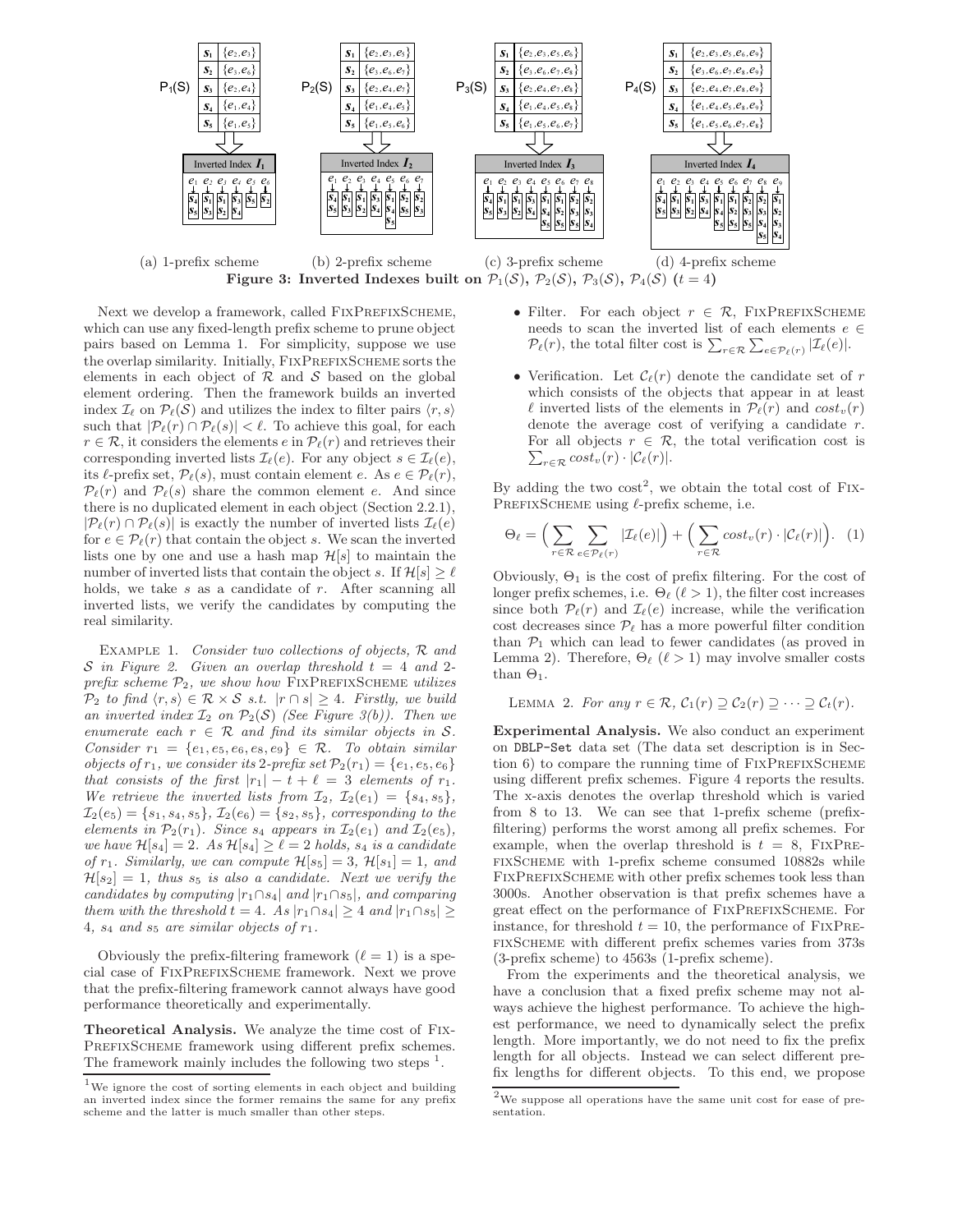

Figure 4: Running time of FixPrefixScheme using different prefix schemes on DBLP-Set data set.

an adaptive framework to judiciously select variable-length prefix schemes for different objects in Section 4.

# **4. ADAPTIVE FRAMEWORK FOR** SimJoin

In this section, we first present a variable-length prefix scheme in Section 4.1. Then in Section 4.2, we propose an adaptive framework to select appropriate prefixes, and give two challenges that arise in our framework. Finally, we present effective methods in Sections 4.3 and 4.4 to address these two problems respectively.

#### **4.1 Variable-Length Prefix Scheme**

Instead of fixing the same prefix scheme for all objects, we adaptively select a variable-length prefix scheme for each object  $r \in \mathcal{R}$ . We call this method ADAPTPREFIXSCHEME. Suppose we use the  $\ell_r$ -prefix scheme for object r. The total cost of ADAPTPREFIXSCHEME is

$$
\Theta = \sum_{r \in \mathcal{R}} \Theta_{\ell_r}(r) = \sum_{r \in \mathcal{R}} \left( F_{\ell_r}(r) + V_{\ell_r}(r) \right) \tag{2}
$$

where  $F_{\ell_r}(r)$  is the filter cost

$$
\mathcal{F}_{\ell_r}(r) = \sum_{e \in \mathcal{P}_{\ell_r}(r)} |\mathcal{I}_{\ell_r}(e)|, \tag{3}
$$

and  $V_{\ell_r}(r)$  is the verification cost

$$
V_{\ell_r}(r) = cost_v(r) \cdot |\mathcal{C}_{\ell_r}(r)|. \tag{4}
$$

As FIXPREFIXSCHEME is a special case of ADAPTPREfixScheme, AdaptPrefixScheme performs better than Fix-PREFIXSCHEME. In this paper we study how to select the best prefix scheme for each object in order to achieve the highest performance. We use the following example to illustrate our basic idea.

Example 2. *Consider the example in Figure 2. Given overlap similarity and the threshold 4, for each*  $r \in \mathcal{R}$ *, we respectively utilize different prefix schemes to find objects*  $s \in$ S *s.t.*  $|r \cap s| \geq 4$ , and compute the corresponding cost.

*Consider the object*  $r_4 = \{e_1, e_2, e_4, e_6, e_8\} \in \mathcal{R}$ *. If we use* 1-prefix scheme, then  $\mathcal{P}_1(r_4) = \{e_1, e_2\}$ . We retrieve  $I_1(e_1) = \{s_4, s_5\}$  and  $I_1(e_2) = \{s_1, s_3\}$  *from the inverted index in Figure 3(a).* We obtain  $F_1(r_4) = |\mathcal{I}_1(e_1)| + |\mathcal{I}_1(e_2)| =$ 4*. As* s1, s3, s4, s<sup>5</sup> *at least appear in one inverted list, the candidate set is*  $C_1(r_4) = \{s_1, s_3, s_4, s_5\}$ *. Since we need*  $|r| +$ |s| *cost to verity*  $|r \cap s| \geq 4$ , we have  $cost_v(r_4) = |r_4| + |s| =$ 10*, thus*  $V_1(r_4) = \cos t_v(r_4) \cdot |\mathcal{C}_1(r_4)| = 40$ *. The total cost of using 1-prefix scheme is*  $\Theta_1(r_4) = F_1(r_4) + V_1(r_4) = 44$ .

*If we use 2-prefix scheme for*  $r_4$ *, then*  $\mathcal{P}_2(r_4) = \{e_1, e_2, e_4\}.$ *We retrieve*  $\mathcal{I}_2(e_1) = \{s_4, s_5\}, \mathcal{I}_2(e_2) = \{s_1, s_3\}$  *and*  $\mathcal{I}_2(e_4) =$ {s3, s4} *from the inverted index in Figure 3(b). We have*

 $F_2(r_4) = |\mathcal{I}_2(e_1)| + |\mathcal{I}_2(e_2)| + |\mathcal{I}_2(e_4)| = 6$ . As s<sub>3</sub> and s<sub>4</sub> *appear in at least two inverted lists, the candidate set is*  $C_2(r_4) = \{s_3, s_4\},$  thus  $V_2(r_4) = cost_v(r_4) \cdot |\mathcal{C}_2(r_4)| = 20.$ *The cost of using* 2*-prefix scheme is*  $\Theta_2(r_4) = F_2(r_4) +$  $V_2(r_4) = 26$ *. Similarly*  $\Theta_3(r_4) = 9$  *and*  $\Theta_4(r_4) = 13$ *. As* Θ3(r4) *is minimum, 3-prefix scheme is optimal for* r4*.*

*Table 1 shows*  $\Theta_{\ell}(r)$  *for all objects*  $r \in \mathcal{R}$ *. We can see different objects have various optimal prefix schemes. For example, it is optimal for*  $r_1$  *to select 1-prefix scheme while for* r2*, 2-prefix scheme can lead to the minimum cost. If all objects are required to select the same scheme, the minimum total cost is*  $\hat{\Theta}_3 = \sum_{r \in \mathcal{R}} \Theta_3(r) = 100$ *. But if we can select an optimal prefix scheme for each object, the minimum cost will be*  $\Theta_1(r_1) + \Theta_2(r_2) + \Theta_3(r_3) + \Theta_3(r_4) + \Theta_4(r_5) = 82.$ 

Table 1:  $\Theta_{\ell}(r)$  for all objects  $r \in \mathcal{R}$ .

|                      | $\ell = 1$ | $\ell=2$ | $\ell=3$ | $\ell=4$ |
|----------------------|------------|----------|----------|----------|
| $\Theta_{\ell}(r_1)$ | 23         | 27       | 31       | 36       |
| $\Theta_{\ell}(r_2)$ | 44         | 16       | 20       | 24       |
| $\Theta_{\ell}(r_3)$ | 44         | 26       | 19       | 23       |
| $\Theta_{\ell}(r_4)$ | 44         | 26       | 9        | 13       |
| $\Theta_{\ell}(r_5)$ | 33         | 27       | 21       | 15       |
|                      | 188        | 122      | 100      | 111      |

# **4.2 Overview of Our Framework**

We present an overview of our ADAPTPREFIXSCHEME framework. Figure 5 gives the pseudo-code. The framework first builds an index on  $S$  (Line 2). Then it enumerates objects in  $\mathcal R$  (Line 3). For each  $r \in \mathcal R$ , the framework automatically selects an appropriate prefix scheme  $\mathcal{P}_{\ell}$  for r rather than using a fixed one (Line 4). Next it uses the selected prefix to filter objects in  $S$  and obtain a candidate set of the survived objects (Line 5). Finally, the framework verifies the candidates and returns similar object pairs (Line 6).



#### Figure 5: AdaptPrefixScheme framework.

In our framework, there are two challenges to select variablelength prefix schemes for objects. The first one is how to use the selected prefix scheme to do filtering and the other one is how to select the prefix scheme for an object.

We first consider the first challenge. Consider two objects  $r_i$  and  $r_j$ . Suppose  $r_i$  selects  $\ell_{r_i}$ -length prefix scheme and  $r_j$  selects  $\ell_{r_j}$ -length prefix scheme. Then  $r_i$  needs to use the inverted index  $\mathcal{I}_{e_{r_i}}$  to do filtering while  $r_j$  needs to use the inverted index  $\mathcal{I}_{\ell_{r_j}}$  to do filtering. To address this issue, a naive method is to build inverted indexes for all prefix schemes, i.e.  $\mathcal{I}_1, \mathcal{I}_2, \cdots, \mathcal{I}_t$ . Obviously, this method is expensive in terms of indexing time and space. In Section 4.3, we study how to build effective indexes to support effective filtering for variable-length prefix schemes.

Next we consider the second challenge. Given an object r, a straightforward method enumerates each possible prefix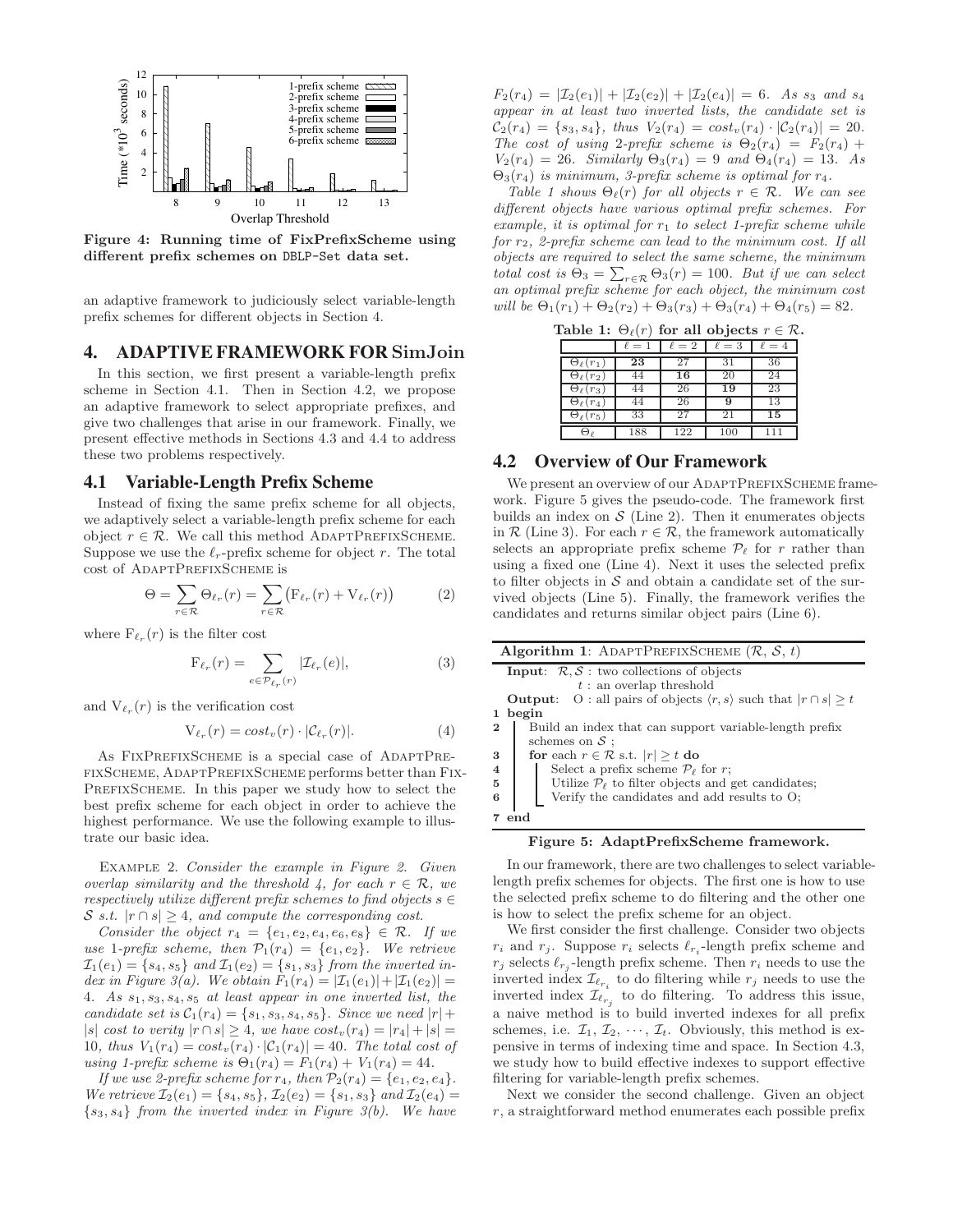scheme  $\mathcal{P}_{\ell}(r)$  ( $\ell \in [1, t]$ ), then estimates the value of  $\Theta_{\ell}(r)$ , denoted by  $\widehat{\Theta_\ell(r)}$ , and finally select  $\mathcal{P}_{\ell_o}(r)$  such that  $\widehat{\Theta_{\ell_o}(r)}$ is minimum, i.e.  $\ell_o = \arg \min_{\ell \in [1,t]} \Theta_\ell(r)$ . However, this method neglects the estimation cost. Let  $E_{\ell}(r)$  denote the estimation cost for estimating  $\Theta_{\ell}(r)$ . The total estimation cost to select the optimal prefix scheme is  $\sum_{\ell \in [1,t]} \mathbf{E}_{\ell}(r)$ . If the estimation cost is expensive, it will be rather timeconsuming to estimate the cost for all prefix schemes.

In addition, to estimate  $\Theta_{\ell}(r)$ , we need to estimate the candidate-set size. That is given a group of inverted lists, we need to estimate the number of elements that appear in at least  $\ell$  inverted lists. The VSOL estimator [17] which is proposed to estimate the selectivity of approximate string queries can be applied to address this problem. The technique computes min-wise signatures for each inverted list, and utilizes these signatures to estimate the number of elements. However the cost of computing signatures is very high. For SimJoin queries, this cost should be added to the similarity-join cost. Therefore, it is necessary to develop an estimation approach to avoid such expensive signaturecomputation step. To address these issues, we propose an efficient method in Section 4.4.

## **4.3 Delta Inverted Indexes**

In this section, we propose delta inverted indexes to support effective filtering using variable-length prefix schemes. Recall the inverted index  $\mathcal{I}_{\ell}$ . Given an element  $e$ , the inverted list  $\mathcal{I}_{\ell}(e)$  keeps the objects whose  $\ell$ -prefix set contains e. Similarly,  $\mathcal{I}_{\ell+1}(e)$  keeps the objects whose  $(\ell+1)$ -prefix set contains e. Obviously  $\mathcal{I}_{\ell}(e) \subseteq \mathcal{I}_{\ell+1}(e)$ . To save space, we only keep the different objects between  $\mathcal{I}_{\ell}(e)$  and  $\mathcal{I}_{\ell+1}(e)$ . Let  $\Delta \mathcal{I}_1(e) = \mathcal{I}_1(e)$  and  $\Delta \mathcal{I}_{\ell+1}(e)$  ( $1 \leq \ell \leq t-1$ ) denote the delta inverted list of e between  $\mathcal{I}_{\ell}(e)$  and  $\mathcal{I}_{\ell+1}(e)$ , that is  $\Delta \mathcal{I}_{\ell+1}(e) = \mathcal{I}_{\ell+1}(e) - \mathcal{I}_{\ell}(e)$ . Thus we build delta inverted indexes  $\Delta \mathcal{I}_1, \cdots, \Delta \mathcal{I}_t$  to replace  $\mathcal{I}_1, \cdots, \mathcal{I}_t$ .

Then we discuss how to build the delta inverted indexes. Initially, delta inverted indexes are empty. Then for each object  $s \in \mathcal{S}$ , we visit its elements based on the global element ordering. If the element  $e$  is in 1-prefix set of  $s$ , we insert s into  $\Delta \mathcal{I}_1(e)$ ; otherwise, we insert s into  $\Delta \mathcal{I}_\ell(e)$  such that  $\ell$ -prefix set contains  $\ell$  but  $(\ell-1)$ -prefix set does not. Since each element in  $S$  is at most added into one delta inverted index, the space complexity is  $\mathcal{O}(\sum_{s \in \mathcal{S}} |s|)$ . As the time complexity of inserting an element to a list is  $\mathcal{O}(1)$ , the time complexity is  $\mathcal{O}(\sum_{s \in \mathcal{S}} |s|).$ 

Example 3. *Consider the collection* S *in Figure 2 and suppose*  $t = 4$ *. To build delta inverted indexes on*  $S$ *, we first initialize four empty inverted indexes, i.e.,*  $\Delta \mathcal{I}_1$ ,  $\Delta \mathcal{I}_2$ ,  $\Delta \mathcal{I}_3$ and  $\Delta \mathcal{I}_4$ . Then we insert  $s_1, s_2, \cdots, s_5$  into the indexes. *Suppose*  $s_1, \dots, s_4$  *have been inserted. Figure 6 shows the process of inserting*  $s_5 = \{e_1, e_5, e_6, e_7, e_8\}$ *. Since the 1prefix set of*  $s_5$  *is*  $\{e_1, e_5\}$ *, we insert*  $s_5$  *into*  $\Delta \mathcal{I}_1(e_1)$  *and*  $\Delta\mathcal{I}_1(e_5)$  *respectively. Since*  $e_6$  *is in 2-prefix set but not in 1-prefix set, we insert*  $s_5$  *into*  $\Delta\mathcal{I}_2(e_6)$ *. Similarly, we insert*  $s_5$  *into*  $\Delta \mathcal{I}_3(e_7)$  *and*  $s_5$  *into*  $\Delta \mathcal{I}_4(e_8)$ *.* 

Next we discuss how to use delta inverted indexes to do filtering. Suppose we want to find the candidates of an object  $r$ w.r.t  $\ell$ -prefix scheme. If we use inverted indexes, we need to merge the inverted lists  $\mathcal{I}_{\ell}(e)$  for  $e \in \mathcal{P}_{\ell}(r)$ , and find the objects that appear in at least  $\ell$  lists. In terms of delta inverted indexes, since  $\mathcal{I}_{\ell}(e)$  is divided into  $\Delta \mathcal{I}_1(e), \cdots, \Delta \mathcal{I}_{\ell}(e)$ , we



Figure 6: Delta inverted indexes built on the collection S in Figure 2  $(t = 4)$ .

need to merge the delta inverted lists  $\Delta \mathcal{I}_i(e)$  for  $1 \leq i \leq \ell$ and  $e \in \mathcal{P}_{\ell}(r)$ . If we use a hash-based method to merge lists, the method using the delta inverted index has the same time complexity with that using the inverted index  $\mathcal{I}_{\ell}$ , i.e.,  $\sum_{e \in \mathcal{P}_{\ell}(r)} \sum_{i \in [1,\ell]} |\Delta \mathcal{I}_i(e)| = \sum_{e \in \mathcal{P}_{\ell}(r)} |\mathcal{I}_{\ell}(e)|.$ 

# **4.4 Adaptively Selecting Prefix Scheme**

To select an optimal prefix of an object, the brute-force method which estimates all possible prefix lengths and selects the best one is very expensive as discussed in Section 4.2. To address this issue, we propose a cost-based method to select an appropriate prefix for an object.

We have an observation that with the increase of the prefix length, the overall cost (the sum of the filter cost and verification cost) usually first increases and then decrease. For example, in Figure 4, when the overlap threshold is 8, the running time of FIXPREFIXSCHEME first increases with prefix lengths from 1 to 3, and then decreases with prefix lengths from 3 to 6. This is because with the increases of prefix lengths, the filtering time increases and the verification time decreases. Thus there is a tradeoff between the filtering cost and verification cost. Based on this observation, we compare the  $\ell$ -prefix scheme with the  $(\ell + 1)$ -prefix scheme from  $\ell = 1$  to  $t-1$ . If the  $(\ell+1)$ -prefix scheme is not better than the  $\ell$ -prefix scheme, we stop the algorithm and select the  $\ell$ -prefix scheme as r's prefix scheme; otherwise, we continue to compare the  $(\ell + 1)$ -prefix scheme and the  $(\ell+2)$ -prefix scheme.

To decide which one is better between  $\ell$ -prefix and  $(\ell+1)$ prefix, we compute the total cost of selecting them as r's prefix scheme. If the  $\ell$ -prefix scheme is selected, we need to estimate  $\Theta_i(r)$  for each  $i \in [1, \ell + 1]$ , thus the total cost will be  $\Theta_{\ell}(r) + \sum_{i \in [1,\ell+1]} \mathbf{E}_i(r)$ . Similarly, if the  $(\ell+1)$ - $\sum_{i\in[1,\ell+2]} \mathrm{E}_i(r)$ . Obviously, if  $\Theta_\ell(r) < \Theta_{\ell+1}(r) + \mathrm{E}_{\ell+2}(r)$ , prefix scheme is selected, the total cost will be  $\Theta_{\ell+1}(r)$  + the  $\ell$ -prefix scheme is better as it takes less cost; otherwise, the  $(\ell + 1)$ -prefix scheme is better. We can see if the algorithm finally selects the  $\ell_e$ -prefix scheme as r's prefix scheme, it only estimate  $\Theta_i(r)$  for each  $i \in [1, \ell_e + 1]$  rather than for all possible prefix schemes (i.e.  $i \in [1, t]$ ). Next, we discuss how to effectively estimate  $\Theta_{\ell}(r)$  and give the estimation cost  $E_{\ell+2}(r)$ .

The cost  $\Theta_{\ell}(r)$  consists of the filter cost and the verification cost. Based on Equation 3, we can easily get the filter cost by adding up the lengths of inverted lists of the elements in r's l-prefix set, i.e.  $\overline{F_{\ell}}(r) = \sum_{e \in \mathcal{P}_{\ell}(r)} |\mathcal{I}_{\ell}(e)|$ . As we use the delta inverted indexes, we need add up the lengths of delta inverted lists, i.e.  $F_{\ell}(r) = \sum_{e \in \mathcal{P}_{\ell}(r)} \sum_{1 \leq i \leq \ell} |\Delta \mathcal{I}_i(e)|$ . For ease of presentation, we use  $\Phi_{\ell}(r)$  to denote the set of delta inverted lists to be merged for  $\ell$ -prefix scheme in the filter step of r, i.e.,  $\Phi_{\ell}(r) = {\{\Delta \mathcal{I}_i(e) \mid e \in \mathcal{P}_{\ell}(r), 1 \leq i \leq \ell\}}$ . So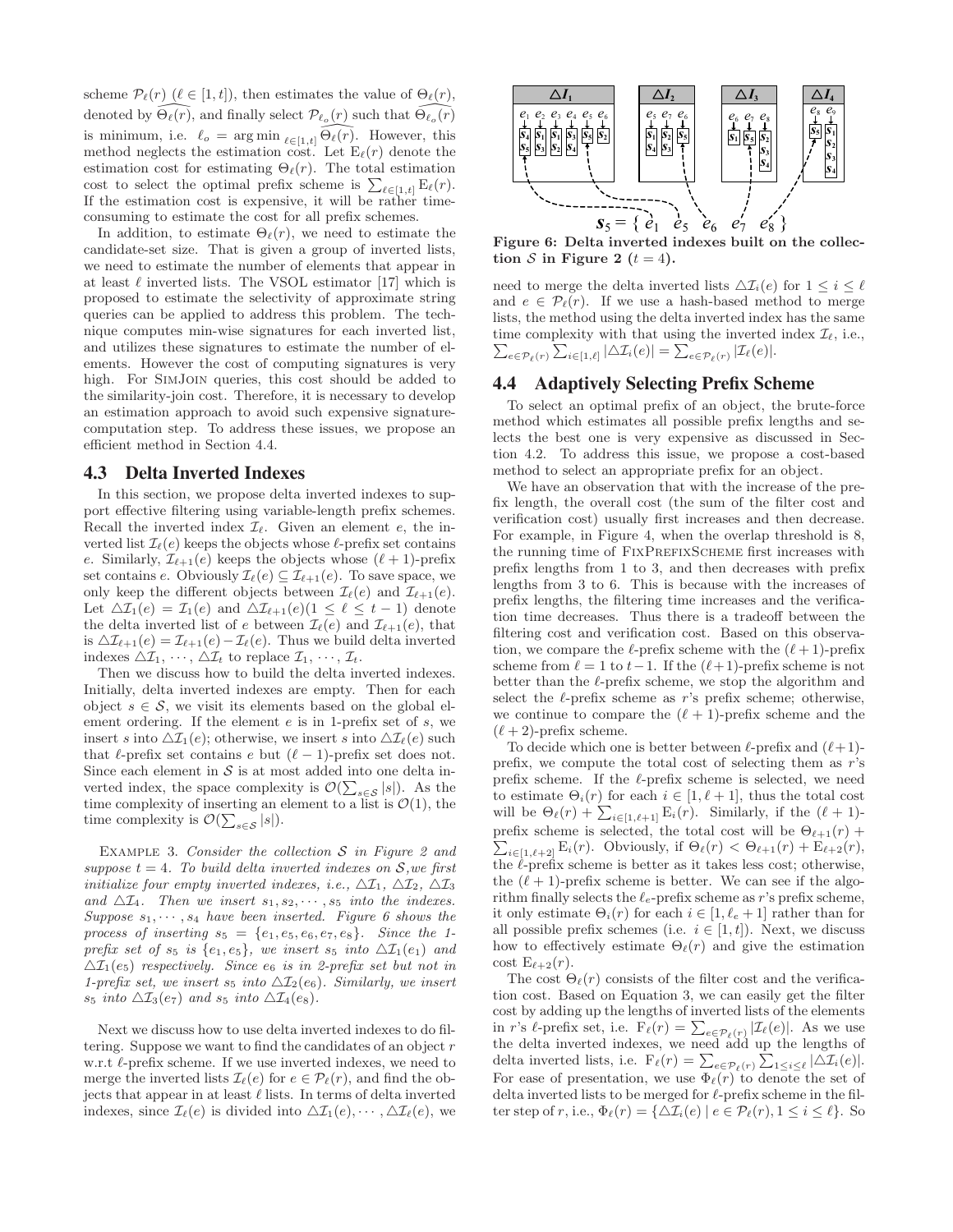the filter cost for  $\ell$ -prefix scheme can be equivalently denoted by  $F_{\ell}(r) = \sum_{\Delta T(e) \in \Phi_{\ell}(r)} |\Delta T(e)|$ . Note we do not need to compute the filter cost for  $\ell$ -prefix scheme from scratch, since we have already gotten the filter cost for  $(\ell-1)$ -prefix scheme, and in the filter step, the set of delta inverted lists to be merged for  $\ell$ -prefix scheme is a superset of the set of those to be merged for  $(\ell-1)$ -prefix scheme. Let  $\Delta \Phi_{\ell}(r)$  denote the set of additional delta inverted lists to be merged for  $\ell$ -prefix scheme comparing to  $(\ell - 1)$ -prefix scheme, i.e.,  $\Delta \Phi_{\ell}(r) = \Phi_{\ell}(r) - \Phi_{\ell-1}(r)$ . Then we have  $F_{\ell}(r) = F_{\ell-1}(r) + \sum_{\Delta \mathcal{I}(e) \in \Delta \Phi_{\ell}(r)} |\Delta \mathcal{I}(e)|$ . Therefore, we can obtain  $F_{\ell}(r)$  by only computing  $\sum_{\Delta \mathcal{I}(e) \in \Delta \Phi_{\ell}(r)} |\Delta \mathcal{I}(e)|$ with  $|\Delta \Phi_{\ell}(r)|$  cost.

In order to get the verification cost w.r.t an object  $r$ , we need to estimate the average cost to verify a candidate and the candidate-set size, i.e.,  $cost_v(r)$  and  $|\mathcal{C}_{\ell}(r)|$ . To estimate  $cost_v(r)$ , consider a candidate s and overlap similarity. Since the elements in each object have been sorted based on the global ordering, we can use Merge-Join algorithm to compute  $|r \cap s|$ , thus the cost of verifying a candidate is  $|r|+|s|$ , which is only related to the length of a candidate. So we compute the cost corresponding to every possible length of a candidate and use the average of these cost as the estimator of  $cost_v(r)$ . Based on this idea, we can obtain  $\widehat{cost_v(r)} = \frac{\sum_{|s|=|s|_l}^{s|_s} (|r|+|s|)}{|s|_u-|s|_l+1} = |r| + \frac{|s|_u+|s|_l}{2}$  for overlap similarity, where  $|s_u|$  and  $|s_l|$  are respectively the upper-bound and the lower-bound of  $|s|$ . Using the similar idea, we can obtain  $cost_v(r)$  for other similarity functions as shown in Table 2.

Table 2: The estimation of the average cost of verifying a candidate  $s$  w.r.t an object  $r$  for different similarity functions.  $(\theta^* = \lfloor \theta \rfloor \text{ for edit distance; oth-}$  $\textbf{erwise for edit similarity}, \ \theta^* = \lfloor \frac{(1-\theta)\cdot |r|}{\theta} \rfloor)$ 

| SimFunc                                                               | $ s _l$                            | $ s _u$                | Verify $\langle r, s \rangle$ | $cost_v(r)$                                                                                                                    |
|-----------------------------------------------------------------------|------------------------------------|------------------------|-------------------------------|--------------------------------------------------------------------------------------------------------------------------------|
| $\mathsf{sim}_o(r,s)$                                                 | Γθ1                                | $\max_{s \in S}  s $   |                               |                                                                                                                                |
| $\left[\sin\frac{1}{2}\right]$ $\left[\frac{\theta}{2-\theta}\right]$ | r                                  | r                      | $ r + s $                     | $ r  + \frac{ s _u +  s _l}{2}$                                                                                                |
| $\sin_c(r, s)$                                                        | $\lceil \theta^2 \cdot  r  \rceil$ | $\overline{a^2}$ .     |                               |                                                                                                                                |
| $\sin(i, s)$                                                          | $\theta \cdot  r $                 | $\frac{ r }{\theta}$   |                               |                                                                                                                                |
| ED(r, s)                                                              | $-\theta$ ]                        | $ r  + \theta $        | $(2\theta^*+1)$ .             | $\binom{(2\theta^*+1)}{\min( r , s )} (2\theta^*+1) \cdot \frac{ s _u^2 -  s _l^2 +  r  +  s _l}{2 \cdot ( s _u -  s _l + 1)}$ |
| ES(r, s)                                                              | $\theta \cdot  r $                 | $\frac{ r }{\theta}$ . |                               |                                                                                                                                |

Next we discuss how to estimate candidate-set size,  $|\mathcal{C}_{\ell}(r)|$ . We first estimate candidate-set size w.r.t 1-prefix scheme,  $|\mathcal{C}_1(r)|$  (Section 4.4.1), then estimate candidate-set size w.r.t 2-prefix scheme  $|\mathcal{C}_2(r)|$  (Section 4.4.2). Finally we extend our method to estimate candidate-set size w.r.t ℓ-prefix scheme  $|\mathcal{C}_{\ell}(r)|$   $(\ell > 2)$  (Section 4.4.3).

#### *4.4.1 Estimating candidate-set size w.r.t 1-prefix scheme*

We estimate candidate-set size w.r.t 1-prefix scheme,  $|\mathcal{C}_1(r)|$ , to decide which one between 1-prefix scheme and 2-prefix scheme is better. If 1-prefix scheme is better, it will be selected as r's prefix scheme. If we use 1-prefix scheme, we need to merge the lists in  $\Phi_1(r)$ . That is, inserting the objects of each list in  $\Phi_1(r)$  into a hash map and find the objects that appear in at least one list. If 2-prefix scheme is better, the selected prefix scheme must be longer than 1-prefix scheme. Suppose  $\ell_e$ -prefix scheme is selected as r's prefix scheme ( $\ell_e > 2$ ). If we use  $\ell_e$ -prefix scheme, we need

to merge the lists in  $\Phi_{\ell_e}(r)$ . That is, inserting the objects of each list in  $\Phi_{\ell_e}(r)$  into a hash map and find the objects that appear in at least  $\ell_e$  lists. Since  $\Phi_1(r) \subseteq \Phi_{\ell_e}(r)$ , when comparing 1-prefix scheme and 2-prefix scheme, no matter which prefix scheme is better, the lists in  $\Phi_1(r)$  must be merged. Therefore, we can merge the lists in  $\Phi_1(r)$  to get the real value of  $|\mathcal{C}_1(r)|$  before comparing 1-prefix scheme and 2-prefix scheme. Example 4 illustrates the method to estimate  $|\mathcal{C}_1(r)|$ .

EXAMPLE 4. *For example, consider*  $r_1 = \{e_1, e_5, e_6, e_8, e_9\}$ *in Figure 2. To estimate*  $|\mathcal{C}_1(r_1)|$ *, we first get*  $\Phi_1(r_1)$  =  ${\Delta\mathcal{I}_1(e_1), \Delta\mathcal{I}_1(e_5)}$ *. As shown in Figure 6,*  ${\Delta\mathcal{I}_1(e_1)}$  =  $\{s_4, s_5\}$  and  $\Delta\mathcal{I}_1(e_5) = \{s_5\}$ . Based on our analysis above, *no matter which prefix scheme is selected, we need to merge*  $\Delta\mathcal{I}_1(e_1)$  and  $\Delta\mathcal{I}_1(e_5)$ , therefore we can obtain  $\mathcal{C}_1(r_1)$  = {s4, s5} *by merging these two lists. Then we get the real value*  $|C_1(r_1)| = 2$ *.* 

#### *4.4.2 Estimating candidate-set size w.r.t 2-prefix scheme*

In this section, we focus on estimating candidate-set size w.r.t 2-prefix scheme,  $|\mathcal{C}_2(r)|$ , which is the number of objects that appear in at least two lists in  $\Phi_2(r)$ . As  $C_1(r)$  has been computed (discussed in Section 4.4.1), we can utilize  $C_1(r)$ to estimate  $|\mathcal{C}_2(r)|$ . Since  $\mathcal{C}_1(r) \supseteq \mathcal{C}_2(r)$  (See Lemma 2), we only need to check for each  $s \in C_1(r)$  whether  $s \in C_2(r)$ holds. We divide  $C_1(r)$  into two disjoint sets,  $C_1^=(r)$  and  $\mathcal{C}_1^>(r)$ , where  $\mathcal{C}_1^=(r)$  denotes the set of objects that appear in *only one* list in  $\Phi_1(r)$ , and  $\mathcal{C}_1^>(r)$  denotes the set of objects that appear in *more than one* list in  $\Phi_1(r)$ . For each object  $s \in C_1^>(r)$ , since  $\Phi_1(r) \subseteq \Phi_2(r)$ , s must appear in at least two lists in  $\Phi_2(r)$ , thus  $s \in C_2(r)$ . For each object  $s \in C_1^-(r)$ , if s appears in the lists in  $\Delta \Phi_2(r)$ , s must appear in at least two lists in  $\Phi_2(r) = \Phi_1(r) + \Delta \Phi_2(r)$ , i.e.  $s \in C_2(r)$ ; otherwise,  $s \notin C_2(r)$ . Therefore, as shown in Equation 5,  $|\mathcal{C}_2(r)|$  can be computed based on  $\mathcal{C}_1(r)$ .

$$
|\mathcal{C}_2(r)| = |\mathcal{C}_1^>(r)| + |\mathcal{C}_1^=(r) \cap \bigcup_{\Delta \mathcal{I}(e) \in \Delta \Phi_2(r)} \Delta \mathcal{I}(e) |.
$$
 (5)

For instance, consider  $C_1(r_1) = \{s_4, s_5\}$  in Example 4. We show how to compute  $|\mathcal{C}_2(r_1)|$  based on  $\mathcal{C}_1(r_1)$ .  $\mathcal{C}_1^>(r_1)$  =  $\{s_5\}$  since  $s_5$  appears in more than one list in  $\Phi_1(r_1)$ , i.e.  $\Delta \mathcal{I}_1(e_1)$  and  $\Delta \mathcal{I}_1(e_5)$ . For the objects in  $\mathcal{C}_1^>(r_1)$ , they must belong to  $C_2(r_1)$  (i.e.  $s_5 \in C_2(r_1)$ ).  $C_1^=(r_1) = \{s_4\}$  since  $s_4$ appears in only one list in  $\Phi_1(r_1)$  (i.e.  $\Delta \mathcal{I}_1(e_5)$ ). For the objects in  $\mathcal{C}_1^=(r_1)$ , we need check whether they appear in the lists in  $\Delta\Phi_2(r_1) = {\Delta\mathcal{I}_1(e_6), \Delta\mathcal{I}_2(e_1), \Delta\mathcal{I}_2(e_5), \Delta\mathcal{I}_2(e_6)}.$ As  $s_4 \in \Delta \mathcal{I}_2(e_5)$ ,  $|\mathcal{C}_1^=(r) \cap \bigcup_{\Delta \mathcal{I}(e) \in \Delta \Phi_2(r_1)} \Delta \mathcal{I}(e) | = 1$ . Based on Equation 5, we obtain  $|\mathcal{C}_2(r)| = 2$ .

In order to use Equation 5 to estimate  $|\mathcal{C}_2(r)|$ , there are two issues that need to be addressed:

- 1. How to efficiently compute  $|\mathcal{C}_1^>(r)|$ ;
- 2. How to efficiently and effectively estimate  $\left| \mathcal{C}_1^{\equiv}(r) \right| \cap$  $\bigcup_{\Delta \mathcal{I}(e) \in \Delta \Phi_2(r)} \Delta \mathcal{I}(e)$ .

The first one can be easily addressed. Recall the algorithm of estimating  $|\mathcal{C}_1(r)|$  in Section 4.4.1. During the process of merging the lists in  $\Phi_1(r)$ , we maintain a hash map  $\mathcal H$ with  $\mathcal{H}[s]$  storing the number of processed lists that contain object s. Initially,  $|\mathcal{C}_1^>(r)| = 0$ . When finding  $\mathcal{H}[s] = 2$ holds,  $|\mathcal{C}_1^>(r)| = |\mathcal{C}_1^>(r)| + 1$ . After processing all lists in  $\Phi_1(r)$ , we return  $|\mathcal{C}_1^>(r)|$ .

<sup>&</sup>lt;sup>3</sup>This equation is deduced from  $(2\theta^* + 1) \cdot \frac{\sum_{|s|=|s|}^{|s|} \min(|r|,|s|)}{\frac{|s|-s|}{|s|-s|+1}}$  $|s|_u-|s|_l+1$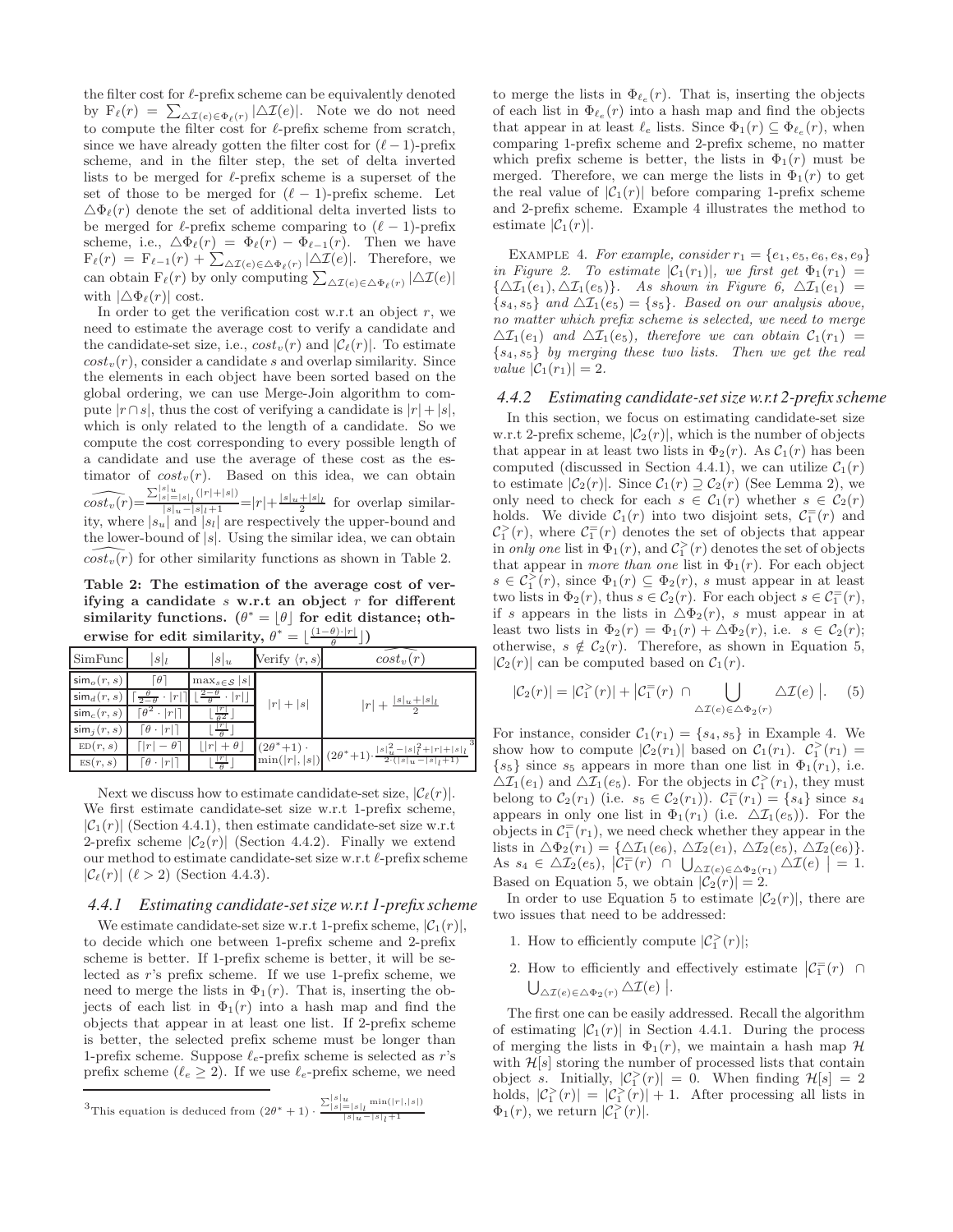Next we study the second problem. We have an interesting observation that none of lists in  $\Delta \Phi_2(r)$  have overlaps. Thus the union of  $\Delta \mathcal{I}(e) \in \Delta \Phi_2(r)$  is actually equal to the *multiset* union of  $\Delta \mathcal{I}(e) \in \Delta \Phi_2(r)$ . Lemma 3 proves the correctness of this observation.

Lemma 3. *Given a collection of* S *and delta inverted indexes*  $\Delta \mathcal{I}_1, \cdots, \Delta \mathcal{I}_{\ell+1}$  *built on* S, for any  $r \in \mathcal{R}$ , we have

$$
\bigcup_{\Delta \mathcal{I}(e) \in \Delta \Phi_{\ell+1}(r)} \Delta \mathcal{I}(e) = \biguplus_{\Delta \mathcal{I}(e) \in \Delta \Phi_{\ell+1}(r)} \Delta \mathcal{I}(e)
$$

Based on Lemma 3, we only need to estimate

$$
\left| \mathcal{C}_1^=(r) \cap \biguplus_{\Delta \mathcal{I}(e) \in \Delta \Phi_2(r)} \Delta \mathcal{I}(e) \right|.
$$
 (6)

If the context is clear,  $\biguplus_{\Delta \mathcal{I}(e) \in \Delta \Phi_2(r)} \Delta \mathcal{I}(e)$  is abbreviated as  $\biguplus \Delta \mathcal{I}(e)$  for ease of notation. Given an object  $s \in \biguplus \Delta \mathcal{I}(e)$ , the conditional probability of  $s \in \mathcal{C}_1^-(r)$  holds is

$$
\mathbb{P}\Big(s \in \mathcal{C}_1^=(r) \mid s \in \biguplus \Delta \mathcal{I}(e)\Big) = \frac{\left|\mathcal{C}_1^=(r) \cap \biguplus \Delta \mathcal{I}(e)\right|}{\left|\biguplus \Delta \mathcal{I}(e)\right|}.\tag{7}
$$

To estimate the conditional probability, consider  $K$  sampled objects,  $(s^1, s^2, \dots, s^K)$ , which are randomly selected with replacement from  $\biguplus \Delta \mathcal{I}(e)$ . For any  $s^i$   $(i \in [1, K])$ , the probability of  $s^i \in C_1^-(r)$  holds is equal to the conditional probability in Equation 7, thus an unbiased estimator of the conditional probability is

$$
\widehat{\mathbb{P}}\Big(s \in \mathcal{C}_1^-(r) \mid s \in \biguplus \Delta \mathcal{I}(e)\Big) = \frac{1}{K} \sum_{i=1}^K \mathbf{1}_{\mathcal{C}_1^-(r)}(s^i), \qquad (8)
$$

where  $1_{\mathcal{C}^-_1(r)}(s^i) = 1$  if  $s^i \in \mathcal{C}^-_1(r)$  holds, and 0 otherwise.

Note that for a random object  $s^i$ , it is very efficient to check whether  $\mathbf{1}_{\mathcal{C}_{1}^{=}(r)}(s^{i})=1$  holds. This is because when estimating  $|\mathcal{C}_1(r)|$ , we maintain a hash map  $\mathcal H$  for the objects in  $C_1(r)$ , and  $\mathbf{1}_{C_1^=(r)}(s^i) = 1$  (i.e.  $s^i \in C_1^=(r)$ ) iff.  $\mathcal{H}[s^i] = 1$ .

Based on Equations 7 and 8, an unbiased estimator of  $\left|\mathcal{C}_1^=(r) \cap \biguplus \Delta \mathcal{I}(e)\right|$  is

$$
\frac{1}{K} \sum_{i=1}^{K} \mathbf{1}_{\mathcal{C}_{1}^{=}(r)}(s^{i}) \cdot \left| \biguplus \Delta \mathcal{I}(e) \right|.
$$
 (9)

Therefore, based on Equations 5 and 9, an unbiased estimator of  $C_2(r)$  is

$$
|\widehat{\mathcal{C}_2(r)}| = |\mathcal{C}_1^>(r)| + \frac{1}{K} \sum_{i=1}^K \mathbf{1}_{\mathcal{C}_1^=(r)}(s^i) \cdot \left| \biguplus \Delta \mathcal{I}(e) \right|.
$$
 (10)

Next we show how to compute this equation efficiently. We first compute  $|\biguplus \Delta \mathcal{I}(e)|$  by adding up the length of each  $\Delta \mathcal{I}(e) \in \Delta \Phi_2(r)$ . Then we select K random objects from  $\biguplus \Delta \mathcal{I}(e)$ . To achieve this goal, consider a *virtual* list of objects obtained by joining all delta lists  $\Delta \mathcal{I}(e) \in \Delta \Phi_2(r)$ . Given a random position in the virtual list, we can return the corresponding object with  $\mathcal{O}(|\Delta \Phi_2(r)|)$  cost. The cost can be improved to  $\mathcal{O}(|\log|\triangle \Phi_2(r)|)$  by binary search but requires an extra  $\mathcal{O}(|\Delta \Phi_2(r)|)$  initialization cost. After getting K random objects  $(s^1, \dots, s^K)$ , we compute the number of random objects such that  $\mathcal{H}[s^i] = 1$  holds, i.e.,  $\sum_{i=1}^K \mathbf{1}_{\mathcal{C}_1^{\equiv}(r)}(s^i)$ . Finally, we can obtain  $|\widehat{\mathcal{C}_2(r)}|$  based on  $\mathcal{L}_{i=1}^{i=1}$  =  $C_1$  (r)( $\epsilon$ ). The ratios, we can see the leads of  $|C_2(r)|$ .



Figure 7: An illustration of estimating  $|\mathcal{C}_2(r_1)|$ .

EXAMPLE 5. *Consider*  $r_1$  *in Example 4. To estimate*  $|\mathcal{C}_1(r_1)|$ *, we merge the lists in*  $\Phi_1(r_1) = {\Delta \mathcal{I}_1(e_1), \Delta \mathcal{I}_1(e_5)},$ *then we can obtain*  $C_1(r_1)$ ,  $|C_1^>(r_1)|$  *and*  $H$  *as shown in Figure 7(a). To estimate*  $|\mathcal{C}_2(r_1)|$  *based on Equation 10,* we also need to compute  $|\,\,\biguplus \Delta \mathcal{I}(e)\,|$  and  $\frac{1}{K} \sum_{i=1}^{K} \mathbf{1}_{\mathcal{C}_1^{\equiv}(r)}(s^i)$ . *Figure 7(b) illustrates this process. Since*  $\Delta \Phi_2(r_1)$  =  ${\{\Delta {\cal I}_2(e_5),\Delta {\cal I}_1(e_6),\Delta {\cal I}_2(e_6)\}}$ ,  $\left|\biguplus \Delta {\cal I}(e)\right| = |\Delta {\cal I}_2(e_5)| +$  $|\Delta \mathcal{I}_1(e_6)| + |\Delta \mathcal{I}_2(e_6)| = 4$ . Suppose  $K = 3$  objects,  $\{s_5, s_4, s_2\}$ , are randomly selected with replacement from  $\{\mathfrak{s}_5, \mathfrak{s}_4, \mathfrak{s}_2\}$ , are randomly selected with replacement from  $\biguplus \Delta \mathcal{I}(e)$ . For the object  $\mathfrak{s}_5$ , as  $\mathcal{H}[s_5] \neq 1$ , we have  $\mathfrak{s}_5 \notin$  $\bar{C}_1^{\equiv}(r)$ *, thus*  $1_{\bar{C}_{1}^{\equiv}(r)}(s_5) = 0$ *. For the object*  $s_4$ *, as*  $\mathcal{H}[s_4] = 1$ *, we have*  $s_4 \in C_1^=(r)$ *, thus*  $1_{C_1^=(r)}(s_4) = 1$ *. For the object*  $s_2$ , as  $\mathcal{H}[s_2] \neq 1$ , we have  $s_2 \notin \widetilde{\mathcal{C}_1^{-}}(r)$ , thus  $\mathbf{1}_{\mathcal{C}_1^{-}(r)}(s_2) = 0$ . *Therefore,*  $\frac{1}{K} \sum_{i=1}^{K} \mathbf{1}_{\mathcal{C}_{1}^{=}(r)}(s^{i}) = \frac{1}{3}(0+1+0) = \frac{1}{3}$ *. Based on Equation 10, we obtain*  $|\widehat{\mathcal{C}_2(r_1)}| = 1 + \frac{1}{3} \cdot 1 \cdot 4 = \frac{7}{3}$ .

#### *4.4.3 Estimating candidate-set size w.r.t* ℓ*-prefix scheme*  $(\ell > 2)$

We extend the estimation method of candidate-set size w.r.t 2-prefix scheme to support  $\ell$ -prefix scheme,  $|\mathcal{C}_{\ell}(r)|$  ( $\ell >$ 2), which uses  $\mathcal{H}$  and  $|\mathcal{C}_1^-(r)|$  to estimate  $|\mathcal{C}_2(r)|$ , where  $\mathcal{H}$  is obtained by merging the lists in  $\Phi_1(r)$ . Next we show that the corresponding H and  $|\mathcal{C}_{\ell-1}^{\equiv}(r)|$  can also be computed before the estimation of  $|\mathcal{C}_{\ell}(r)|$  ( $\ell > 2$ ). We use  $|\mathcal{C}_{3}(r)|$  as an example to introduce our idea.  $|\mathcal{C}_3(r)|$  needs to be estimated only when 2-prefix scheme is better than 1-prefix scheme. In this case, 1-prefix scheme will not be selected as r's prefix scheme. We estimate  $|\mathcal{C}_3(r)|$  in order to decide either 2-prefix scheme or 3-prefix scheme is better. Using a similar analysis as Section 4.4.1, we can merge the lists in  $\Phi_2(r)$  in advance, and obtain H and  $|\mathcal{C}_2^=(r)|$  before the estimation of  $|\mathcal{C}_3(r)|$ . Since the lists in  $\Phi_1(r)$  have been merged when estimating  $|\mathcal{C}_2(r)|$ , we only need to merge the lists in  $\Delta\Phi_2(r)$ . Similarly, we can also deduce that the corresponding  $\mathcal H$  and  $|\mathcal C_{\ell-1}^=(r)|$ can be computed before the estimation of  $|\mathcal{C}_{\ell}(r)|$  ( $\ell > 2$ ). Thus an unbiased estimator of  $|\mathcal{C}_{\ell}(r)|$  is

$$
|\widehat{\mathcal{C}_{\ell}(r)}| = |\mathcal{C}_{\ell-1}^{>}(r)| + \frac{1}{K} \sum_{i=1}^{K} \mathbf{1}_{\mathcal{C}_{\ell-1}^{-}(r)}(s^i) \cdot \Big| \biguplus_{\Delta \mathcal{I}(e) \in \Delta \Phi_{\ell}(r)} \Delta \mathcal{I}(e) \Big|,
$$
\n(11)

where  $(s^1, s^2, \dots, s^K)$  are K sampled objects randomly se-<br>lected with replacement from  $\biguplus_{\Delta \mathcal{I}(e) \in \Delta \Phi_{\ell}(r)} \Delta \mathcal{I}(e)$ , and  $1_{\mathcal{C}_{\ell-1}^{\equiv}(r)}(s^i) = 1$  if  $s^i \in \mathcal{C}_{\ell-1}^{\equiv}(r)$  holds and 0 otherwise.

Our estimation algorithm can obtain an unbiased estimator of  $|\mathcal{C}_{\ell}(r)|$  and the estimator will become more accurate with the increase of the number of sampled objects. The correctness is proved in Theorem 1.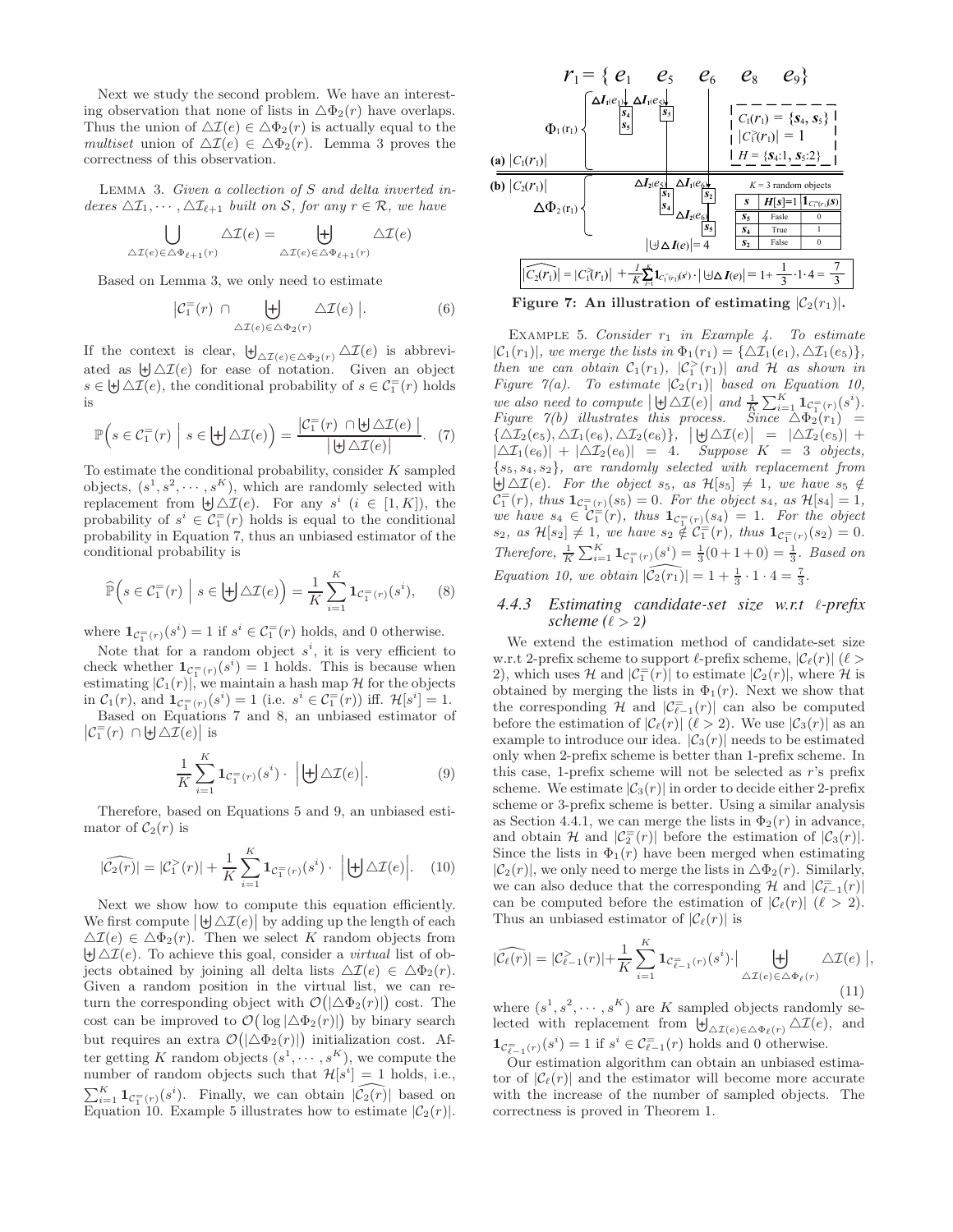THEOREM 1. Let  $0 < \delta < 1, \epsilon > 0, K \geq \frac{2}{\epsilon^2}$  $\frac{1}{\epsilon^2}$  ·  $\log \frac{2}{\delta} \cdot \frac{1}{\mathcal{C}^*}$ . Then we have (1)  $\mathbb{E}(|\widehat{\mathcal{C}_{\ell}(r)}|) = |\mathcal{C}_{\ell}(r)|$ ; (2)  $\mathbb{P}(\frac{|C_{\ell}(r)|-|\widehat{C_{\ell}(r)}|}{|C_{\ell}(r)|} \geq \epsilon) \leq \delta$ , where  $\mathbb{E}(\cdot)$  denotes the expected *value and*  $C^* = |\mathcal{C}_{\ell}(r)| - |\mathcal{C}_{\ell-1}^>(r)|.$ 

Next we analyze the cost of estimating  $\Theta_{\ell}(r)$ , i.e.,  $E_{\ell}(r)$ .  $\Theta_{\ell}(r)$  consists of filter cost and verification cost. The filter cost can be estimated with  $|\Delta \Phi_{\ell}(r)|$  cost as shown at the beginning of Section 4.4. To estimate the verification cost, we need to estimate candidate-set size w.r.t  $\ell$ -prefix scheme. Recall our estimation algorithm, selecting  $K$  random objects needs  $|\Delta \Phi_{\ell}(r)| + K \cdot \log |\Delta \Phi_{\ell}(r)| \text{ cost, and checking } \mathcal{H}[s^i] =$  $\ell-1$  for all random objects needs |K| cost. Therefore, the total cost of estimating  $\Theta_{\ell}(r)$  is  $E_{\ell}(r) = 2 \cdot |\Delta \Phi_{\ell}(r)| + K$ .  $\log |\Delta \Phi_{\ell}(r)| + K$ . Based on the definition of  $\Phi_{\ell}(r)$ , we have  $|\Phi_{\ell}(r)| = |\mathcal{P}_{\ell}(r)| \cdot \ell = (|r| - t + \ell) \cdot \ell$ . Thus  $|\Delta \Phi_{\ell}(r)| =$  $|\Phi_{\ell}(r)| - |\Phi_{\ell-1}(r)| = |r| - t + 2\ell - 1$  which is quite small and increases linearly with  $\ell$ .

# **5. ADAPTIVE FRAMEWORK FOR** Sim-Search

In this section, we study how to extend our adaptive framework to support a SimSearch query. Recall SimJoin, given  $R$  and  $S$ , our framework first builds delta inverted indexes on  $S$  based on a specified similarity threshold, and then utilizes the index to find similar objects for each  $r \in \mathcal{R}$ w.r.t the same specified similarity threshold. Different from a SimJoin query, before answering a SimSearch query, we have no idea about which threshold will be specified, so the index built on  $S$  should be able to deal with any threshold.

A straightforward method is to build delta inverted indexes for all possible thresholds. However, the number of possible thresholds may be large, e.g. there are  $\max_{s \in \mathcal{S}} |s|$ possible thresholds for a SimSearch query w.r.t overlap similarity, so the method will incur a huge index size. In the following, we design an index structure that has the same size as the inverted index built on  $S$  but can support a SIM-SEARCH query with any threshold.

We have an observation that the objects with the same length will have the same number of elements in their  $\ell$ prefix set (i.e.,  $|s| - t + \ell$ ). In this way we can group objects in S according to their lengths. Let  $S^{[s]}$  denote the group of objects with length  $|s|$ . The maximal threshold of a SIM-SEARCH query for  $S^{|s|}$  is |s|. Instead of building delta inverted indexes on  $\mathcal{S}^{|s|}$  for each threshold in [1, |s|], we build delta inverted indexes only for the maximal threshold  $|s|$ , denoted by  $\Delta \mathcal{I}_1^{[s]}, \Delta \mathcal{I}_2^{[s]}, \cdots, \Delta \mathcal{I}_{[s]}^{[s]}$ . We can easily see the total index size is the same as the inverted index built on  $S$ , i.e.,  $\mathcal{O}(\sum_{s \in S} |s|)$ . For example, consider S in Figure 2. We show its index structure in Figure 8. Since all objects in S has the same length, there is only one group, i.e.  $S^5$ . For this group, we use the same method as SimJoin to build delta inverted indexes for threshold 5, i.e.,  $\Delta \mathcal{I}_1^5$ ,  $\cdots$ ,  $\Delta \mathcal{I}_5^5$ .

Consider a query object r, a threshold  $\theta$  and a deduced overlap threshold  $t$  (Section 2.2.1). To use our adaptive framework to find candidates  $s \in \mathcal{S}$  such that  $|r \cap s| \geq t$ , we can use the above index structure to generate an inverted list  $\mathcal{I}_{\ell}(e)$  which consists of objects whose  $\ell$ -prefix set contains e. Since  $\Delta \mathcal{I}_i^{|s|}(e)$  consists of the objects with length  $|s|$  whose *i*-th element is *e*, and  $\ell$ -prefix set contains  $|s| - t + \ell$  elements, the objects with length  $|s|$  whose  $\ell$ -



Figure 8: An SimSearch index structure built on  $S$ in Figure 2.

prefix set contains e can be represented by  $\cup_{i=1}^{|s|-t+\ell} \Delta \mathcal{I}_i^{|s|}(e)$ . Notice in Table 2, we have deduced the upper-bound  $(|s|_u)$ and the lower-bound  $(|s|_l)$  of the length of r's candidates. Therefore, the inverted list  $\mathcal{I}_{\ell}(e)$  can be generated by  $\cup_{|s|=|s|_l}^{|s|_u} \cup_{i=1}^{|s|-t+\ell} \Delta \mathcal{I}_i^{|s|}(e)$ . For example, consider the index structure in Figure 8. Given  $r = \{e_5, e_6, e_7, e_8, e_9\}, \theta = 4$ and a deduced overlap threshold  $t = \lfloor \theta \rfloor = 4$ , we compute  $|s|_l = \lfloor \theta \rfloor = 4$ ,  $|s|_u = \max_{s \in \mathcal{S}} |s| = 5$ . Suppose we want to generate  $\mathcal{I}_2(e_5)$ . Based on our index structure, we have  $\cup_{|s|=4}^5 \cup_{i=1}^{|s|-4+2} \Delta \mathcal{I}_i^{|s|}(e_5) = \Delta \mathcal{I}_2^5(e_5) \cup \Delta \mathcal{I}_3^5(e_5).$ 

Position-aware Pruning. As discussed above, we can merge some delta inverted lists in our index structure to generate an inverted list  $\mathcal{I}_{\ell}(e)$ . Next we propose a technique to prune delta inverted lists in order to further improve the performance. Consider a delta inverted list  $\Delta \mathcal{I}_i^{[s]}(e)$ . For any object  $s \in \Delta \mathcal{I}_i^{|s|}(e)$ , we have  $s[i] = e$ . Let e be the j-th element of a query object r, i.e.  $r[j] = e$ . We show the first punning condition on the left part of Figure 9. Since  $s[i] = r[i]$  and the elements in s and r are sorted based on the same global ordering, the elements before  $s[i]$  at most share i common elements with those before  $r[i]$  and the elements after s[i] at most share  $|s| - i$  common elements with those after r[j], the overlap between s and r is at most  $j+(|s|-i)$ . If  $j + (|s| - i) < t$  holds, then the overlap between s and r must smaller than t, thus we can prune  $\Delta \mathcal{I}_i^{[s]}(e)$ . Similarly, we obtain another pruning condition as shown on the right part of Figure 9. That is if  $i + (|r| - j) < t$  holds, we can prune  $\Delta \mathcal{I}_i^{|s|}(e)$ . Therefore, for  $\bigcup_{|s|=|s|_l}^{|s|_u} \bigcup_{i=1}^{|s|-t+\ell} \Delta \mathcal{I}_i^{|s|}(e)$ , we prune  $\Delta \mathcal{I}_i^{[s]}(e)$  if  $i > j + |s| - t$  or  $i < j - |r| + t$ . Recall the above example. We prune  $\Delta \mathcal{I}_3^5(e_5)$  as  $i > j + |s| - t$  (i.e.,  $3 > 1 + 5 - 4$ .



Figure 9: An illustration of position-aware pruning.

# **6. EXPERIMENT**

We have implemented our techniques to support SIMSEARCH and SimJoin queries, and compared with the following stateof-the-art methods. ppjoin and ppjoin+ [27] are prefix-filtering based algorithms that can answer SimJoin queries for Jaccard and Cosine similarities. They both utilize position filtering to optimize their algorithms. However ppjoin+ also employs suffix filtering to further prune candidates. Ed-Join [25] is a prefix-filtering based algorithm that can han-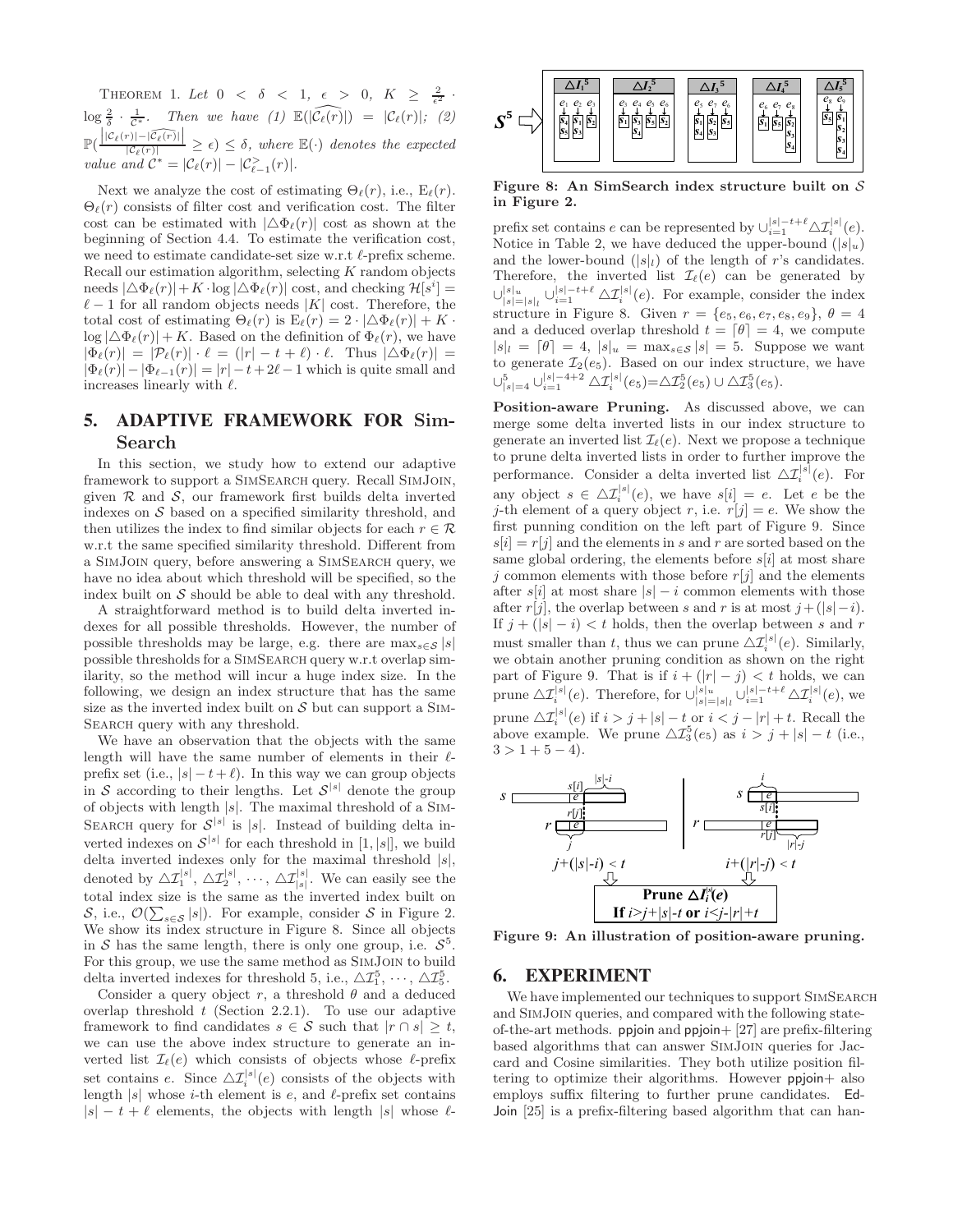Table 3: Dataset statistics

| Data Sets       | <b>Sizes</b> | $avq\_len$ | $max\_len$ | $min\_len$ |
|-----------------|--------------|------------|------------|------------|
| QueryLog-String | .208.844     | 20.94      | 500        |            |
| DBLP-String     | 1,385,925    | 105.294    | 1626       |            |
| DBLP-Set        | 1,385,925    | 15.74      | 290        |            |
| ENRON-Set       | 517.431      | 133.57     | 3162       |            |

dle SimJoin queries for Edit distance. Trie-Join [23] is a trie based algorithm that can support SimJoin queries for Edit distance. ChunkGram [19] is a prefix-filtering based algorithm that can answer SimJoin and SimSearch queries for Edit distance. Flamingo<sup>4</sup> is a data cleaning package that includes DivideSkip [13] algorithm to answer SimSearch queries for Jaccard similarity, Cosine similarity, and Edit distance. We downloaded these algorithms from their respective websites. Although there are some other methods, such as Part-Enum  $[1]$ ,  $\mathsf{B}^{ed}\text{-}$ Tree  $[29]$ , All-Pairs  $[2]$ , prior work [19,27] has shown that they cannot outperform the above selected algorithms.

We used four real data sets to evaluate our methods. 1) DBLP-String was obtained from the DBLP Bibliography<sup>5</sup>. Each string is a concatenation of author names and the title of a publication. 2) QueryLog-String is a collection of query strings that were randomly chosen from the AOL Query Log<sup>6</sup>. 3) DBLP-Set was derived from DBLP-String by splitting each string into a token set based on non-alphanumeric characters. 4) ENRON-Set was obtained from the Enron email collection<sup>7</sup> . We split the email title and body into a token set based on non-alphanumeric characters. We assume the elements in each data set have no weight, which is the same as many prior work [5,13,14,19,25,27,29]. Table 3 shows more details about the data sets.

All the algorithms were implemented in C++ and compiled using GCC 4.2.3 with -O3 flag. We used inverse document frequency (IDF) to sort the elements. All the experiments were run on a Ubuntu machine with an Intel Core 2 Quad X5450 3.00GHz processor and 4 GB memory.

#### **6.1 Variable-Length Prefix Scheme**

In this section, we compare variable-length prefix scheme with fixed-length prefix scheme by computing their total cost in the filter and verification step w.r.t overlap similarity. For the variable-length prefix scheme, we specified the prefix scheme for each object with the minimum cost. For the fixed-length prefix scheme, we specified the same prefix scheme for all objects. Figure 10 reports the results on DBLP-Set and ENRON-Set data sets. In the X axis, "∗" refers to the variable-length prefix scheme, and an integer refers to the fixed-length prefix scheme and the integer value refers to the specified prefix scheme. We see that the variable-length prefix scheme always took less cost than the fixed-length prefix scheme. For example, on the DBLP-Set data set, when the threshold is  $t = 15$ , even if the best prefix scheme was specified for fixed-length prefix scheme, i.e. 3-prefix scheme, its cost  $(9.25 * 10^8)$  was still 21% larger than that of the variable-length prefix scheme  $(7.66 \times 10^8)$ . The reason is that different objects may have different optimal prefix schemes. Therefore, we need to study how to adaptively selecting a prefix scheme for an object instead of using a fixed one.



Figure 10: Comparison of variable-length prefix scheme and fixed-length prefix scheme

# **6.2 Adaptive Selection of Prefix Schemes**

In this section, we evaluate the quality of our adaptive selection method. If our method could not estimate the cost effectively, it would select a bad prefix scheme. We computed the cost of performing a SimJoin query using our method and that of the optimal method which used the prefix scheme with the minimal cost, and reported the ratio of the cost of our method to that of the optimal method, by varying percentages of sampled objects. Figure 11 shows the result. We can see with the increase of percentage of sampled objects, the cost ratio became smaller. On the DBLP-Set data set, when the percentage is larger than 1%, the cost ratio was smaller than 1.015. That is, our method at most needed 1.5% more cost than the optimal method. On the ENRON-Set data set, we found the optimal prefix scheme was typically longer than 30 (see Figure 10(b)), thus our method needed to perform cost estimation more than 30 times for an object. However even for such data set, when the percentage is larger than 1%, our method at most needed 30% more cost than the optimal method. These results indicated that our estimation method was very effective. Note that increasing the percentage of sampled objects would make the estimation process more expensive, and we sampled 1% objects for our estimation method in the following experiments.



Figure 11: Evaluating effectiveness of adaptive selection of prefix schemes.



Figure 12: Evaluating efficiency of adaptive selection of prefix schemes.

Next we evaluate the efficiency of our adaptive selection method. We varied the overlap thresholds, and computed the running time of ADAPTPREFIXSCHEME. ADAPTPREfixScheme needed to include the selection time of prefix

<sup>4</sup>http://flamingo.ics.uci.edu

<sup>5</sup>http://www.informatik.uni-trier.de/∼ley/db

<sup>6</sup>http://www.gregsadetsky.com/aol-data/

<sup>7</sup> http://www.cs.cmu.edu/∼enron/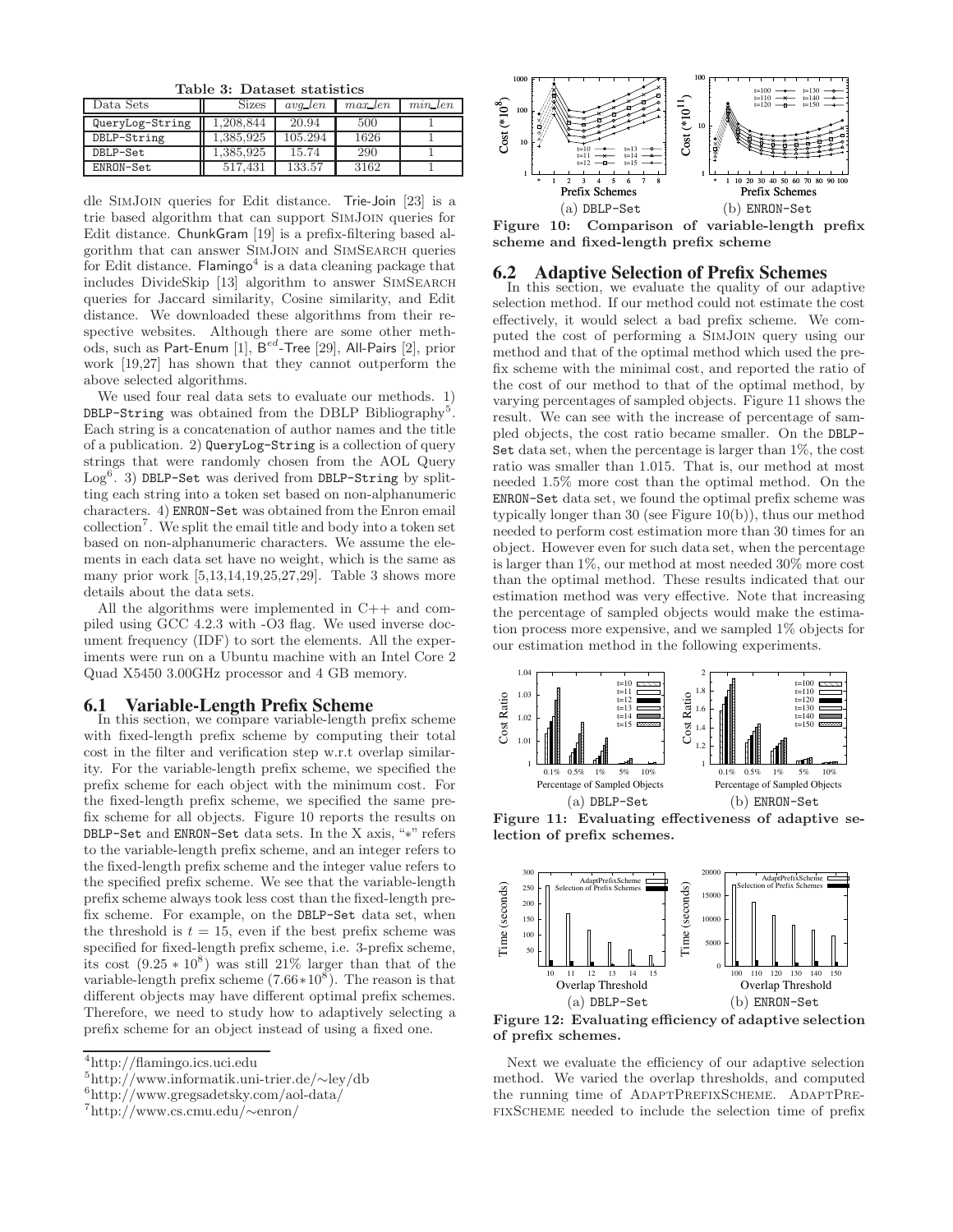

Figure 13: Comparison of adaptive similarity-join algorithms and existing methods w.r.t set similarity.

schemes. In Figure 12, we see that the selection of prefix schemes took a little time comparing to the total running time of ADAPTPREFIXSCHEME. For example, on the ENRON-Set data set, when the threshold is  $t = 130$ , ADAPT-PREFIXSCHEME took 8887s while only 807s was used for the selection of prefix schemes.

# **6.3** SimJoin **Query**

In this section, we evaluate our adaptive framework for SimJoin query by comparing with state-of-the-art methods.

For set objects, we implemented an algorithm, namely Adapt-Join, by replacing the prefix-filtering framework of ppjoin with our adaptive framework. We compared Adapt-Join with ppjoin and ppjoin+ on answering SimJoin query for Jaccard and Cosine similarities. In Figure 13, with thresholds decreasing, the running time of Adapt-Join increased slower than that of the other algorithms. This is because Adapt-Join could adaptively select prefix schemes while ppjoin and ppjoin+ simply used 1-prefix scheme. For small thresholds, 1-prefix scheme would generate large numbers of candidates for verification. Our framework adaptively selected longer prefix schemes to reduce the candidate number.

For string objects, we implemented two algorithms based on our adaptive framework, namely Adapt-Join (gram) and Adapt-Join (chunk+gram). They differed in the methods of mapping a string object to a set object. The first one used a gram-based method [5]. The second one used a gram-chunkbased method [19]. We compared them with ChunkGram, Ed-Join, and Trie-Join on answering a SimJoin query for Edit Distance. In Figure 14, we can see our algorithms outperformed ChunkGram and Ed-Join on both data sets. Especially for large edit-distance thresholds (e.g. 10), in Figure 14(b), our algorithms were 4-5 times faster. This is because ChunkGram and Ed-Join were based on prefix-filtering framework which generated large numbers of candidates for large thresholds. However our algorithms used an adaptive framework which can reduce the number of candidates by adaptively selecting prefix schemes.

On QueryLog-String data set, we see that Trie-Join consumed the least time when the edit-distance threshold is smaller than 3. This is because the QueryLog-String data set contained a lot of short strings and Trie-Join used a trie-based framework which was especially efficient for short strings. However, when the threshold became larger, our algorithms outperformed Trie-Join. In addition, on DBLP-Set data set, our algorithms were several orders of magnitude faster than Trie-Join since the data set mainly consisted of long strings and the trie-based framework was not suitable for such data set. Therefore, our algorithms were very robust for different data sets with different string lengths.

#### **6.4** SimSearch **Query**

In this section, we compare our adaptive framework with state-of-the-art methods for SimSearch queries.



Figure 14: Comparison of adaptive similarity-join algorithms and existing methods w.r.t edit distance.

For set objects, we implemented an algorithm based on the adaptive framework in Section 5, namely Adapt-Search. We compared Adapt-Search with Flamingo using Jaccard and Cosine similarities. We randomly generated 10,000 queries from each data set and compared the average running time. In Figure 15, we can see that Adapt-Search was faster than Flamingo by 1-2 orders of magnitude.

For string objects, we respectively used a grambased method and a chunk+gram based method to map string objects to set objects, and implemented two algorithms, namely Adapt-Search (gram) and Adapt-Search (chunk+gram). We compared them with ChunkGram and Flamingo using Edit Distance. Figure 16 shows the average time of 10,000 queries. We have four observations from the figure. First, Adapt-Search (gram) performed the best among all algorithms. Second, Adapt-Search (chunk+gram) outperformed ChunkGram on both data sets since Adapt-Search (chunk+gram) used an adaptive framework while ChunkGram adopted the prefix-filtering framework. Third, ChunkGram cannot perform well on the QueryLog-String data set. Based on prefix filtering, ChunkGram can remove some frequent grams (chunks) from a gram (chunk) set to obtain a prefix set, however for the QueryLog-String data set which consisted of short string objects, it can only remove a few grams (chunks) for each string object. Therefore, many frequent grams (chunks) will be left in the prefix set and ChunkGram generated large numbers of candidates for verification. Fourth, Flamingo performed well on QueryLog-String data set since it used an effective filtering method to reduce a large number of candidates, but performed worse on DBLP-String data set since this filtering method became much expensive on the data set with long strings.

# **7. RELATED WORK**

Similarity joins have been widely studied in [1,2,4,5,8,] 16,19–29]. Existing methods usually adopted the prefixfiltering framework. Chaudhuri et al. [4] proposed a primitive operator based on prefix filtering to address the similarity-join problem. Bayardo et al. [2] utilized the prefixfiltering framework and the ordering of vectors to find similar vector pairs from a collection of vector data. Xiao et al. [27] improved [2] by using positional filtering and suffix filtering. Xiao et al. [25] extended the prefix-filtering framework to support edit distance by using a gram-based method. Xiao et al. [26] proposed an approach to deal with top- $k$  similarity joins, which can directly find the top-k results without a given threshold. Vernica et al. [22] proposed to use MapReduce to support similarity joins. Qin et al. [19] proposed a novel asymmetric method to map string objects to set objects, and then employed the prefix-filtering framework to address similarity-join and similarity-search problems. We used our adaptive framework to extend these methods, and